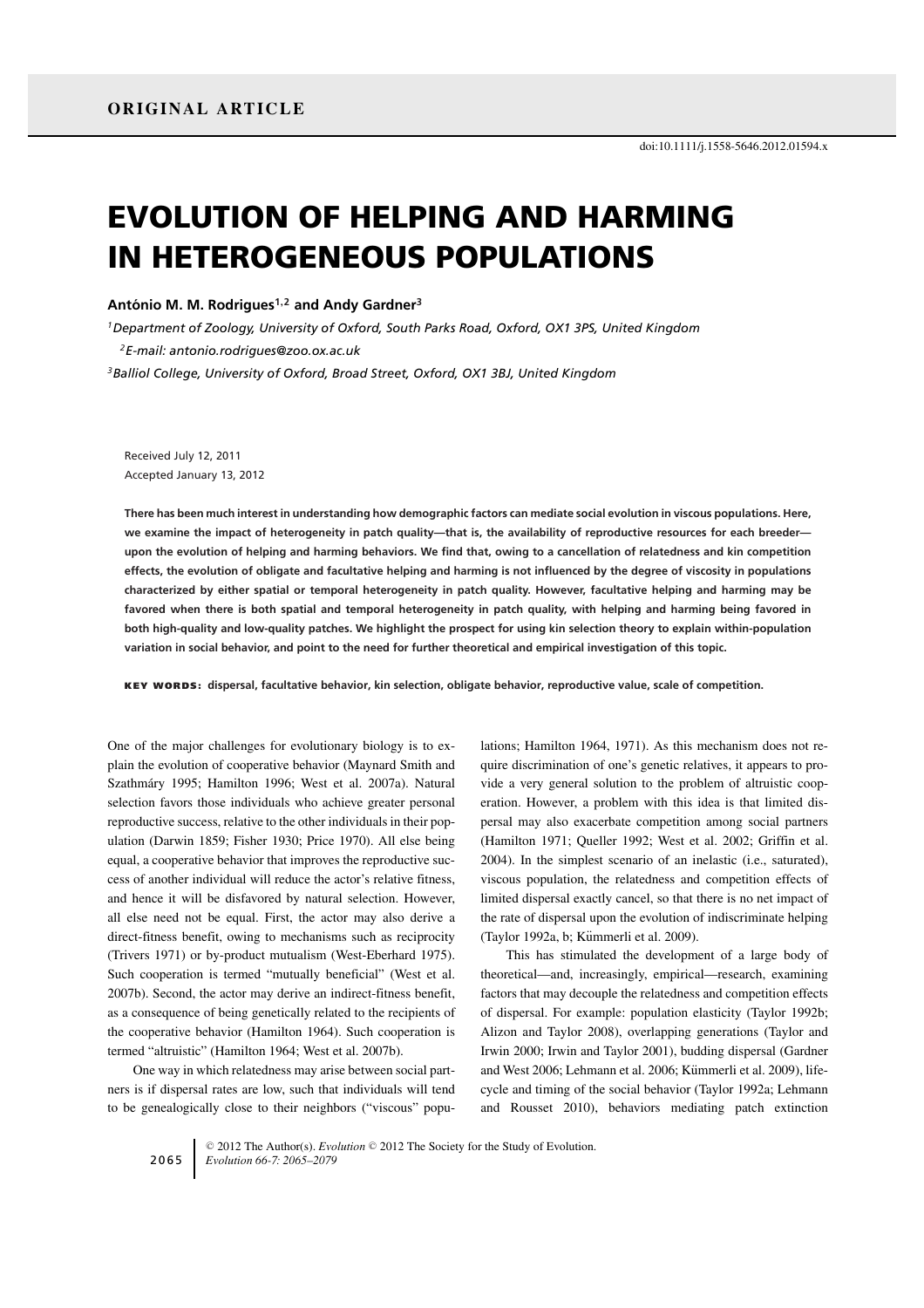probabilities (Lehmann et al. 2006), variable group size (Grafen 2007), trans-generational altruism (Lehmann 2007, 2010), dispersal-dependent social behavior (El Mouden and Gardner 2008), and sex-biased dispersal (Johnstone and Cant 2008; Gardner 2010).

All this work has concerned populations in which resources are evenly distributed among patches—that is, patches do not vary in their intrinsic quality. However, all natural populations are characterized by some degree of resource heterogeneity, and the impact of this variation has been of great interest to ecologists and evolutionary biologists (Levins 1968; Begon et al. 2006). The potential for resource heterogeneity to mediate the evolution of helping behaviors has been considered by Frank (1996, 2003, 2010), suggesting that individuals with greater resources will be favored to make greater investments into helping. However, Frank's models do not place the evolution of social behavior within an explicit viscous population setting, and so cannot address the issue of whether population viscosity drives the evolution of social behavior.

Here, we investigate the impact of heterogeneity in resource availability on the evolution of indiscriminate helping in viscous populations. We consider scenarios in which different patches have different resource availability at any given time and/or the same patch has different resource availabilities at different times, (i.e., spatial and/or temporal heterogeneity; cf Cohen and Levin 1991), and we describe the genetic structuring of the population that results from this variation, and its impact upon local competition for resources. In particular, we examine how relatedness and resource competition arise as a consequence of these demographic factors, how they become intertwined or decoupled within patches and across whole populations, and how they interact in mediating the evolution of helping and harming behaviors that are either obligate or facultatively adjusted to the availability of resources.

## *Model and Analysis* MODEL

We assume an infinite island model (Wright 1931), with social interactions among patchmates (Taylor 1992a). Each patch contains *n* haploid, asexual individuals. We consider two types of patches: high-quality patches that have high resource availability, and low-quality patches that have low resource availability. Individuals in high-quality patches each produce a large number  $F<sub>H</sub> = f(x, y)$  of offspring, and individuals in low-quality patches each produce a large number  $F<sub>L</sub> = s f(x, y)$  of offspring, where  $\bar{x}$  is the individual's investment in the social behavior,  $\bar{y}$  is the average investment among that individual's social partners, and  $0 \leq s \leq 1$ . Following reproduction, all adults die, and each surviving offspring disperses with probability *m* to a random patch Table 1. A summary of model notation.

| Symbol                      | Meaning                                                                   |
|-----------------------------|---------------------------------------------------------------------------|
| H                           | High-quality patch                                                        |
| L                           | Low-quality patch                                                         |
| $\Omega$                    | Obligate social behavior                                                  |
| T                           | Corresponding to Taylor's (1992) analysis                                 |
| P                           | Primary recipient                                                         |
| ${\bf S}$                   | Secondary recipient                                                       |
| $A_{X}$                     | Potential for helping in condition X                                      |
| $\alpha$                    | Probability that a high-quality patch remains a<br>high-quality patch     |
| β                           | Probability that a low-quality patch remains a<br>low-quality patch       |
| $c_{X}$                     | Class-reproductive value in condition X                                   |
| $F_{X}$                     | Fecundity of a breeding female in condition X                             |
| $\tilde{h}$                 | Probability that an individual chosen at random is<br>native to the patch |
| $h_{\rm X}$                 | Probability of philopatry in condition X                                  |
| $\mathfrak{m}$              | Migration rate                                                            |
| n                           | Patch size                                                                |
| $\pi$ <sub>X</sub>          | History of resource quality in condition X                                |
| $\boldsymbol{p}$            | Frequency of high-quality patches in the<br>population                    |
| $r_{\rm X}$                 | "Others-only" relatedness of an individual in<br>condition X              |
| $R_{\rm X}$                 | "Whole-group" relatedness of an individual in<br>condition X              |
| $\mathcal{S}_{\mathcal{S}}$ | <b>Ouality</b> ratio                                                      |
| τ                           | Temporal coefficient of correlation                                       |
| $v_{\rm X}$                 | Individual reproductive value of an individual in<br>condition X          |
| $\mathcal{X}$               | Level of helping of a focal actor                                         |
| y                           | Average level of the neighbor's social behavior                           |
| $z^*$                       | Candidate evolutionary stable strategy for the<br>social behavior         |

in the population, or else stays in the native patch with probability 1 − *m*. Subsequent to dispersal, *n* offspring are chosen at random to become reproductively mature in each patch, with the remainder dying. Finally, patches may undergo changes in their resource availability: high-quality patches remain high quality with probability  $\alpha$  or else become low quality with probability  $1 - \alpha$ ; low-quality patches remain low quality with probability β, or else become high quality with probability  $1 - β$ . Model notation is summarized in Table 1.

#### HELPING AND HARMING

We classify social behaviors according to their impact upon fecundity. Specifically, the fecundity cost of the behavior is given by  $-C \equiv \partial f / \partial x$  and the fecundity benefit of the behavior is given by  $B = \partial f / \partial y$ , and we define helping behaviors as those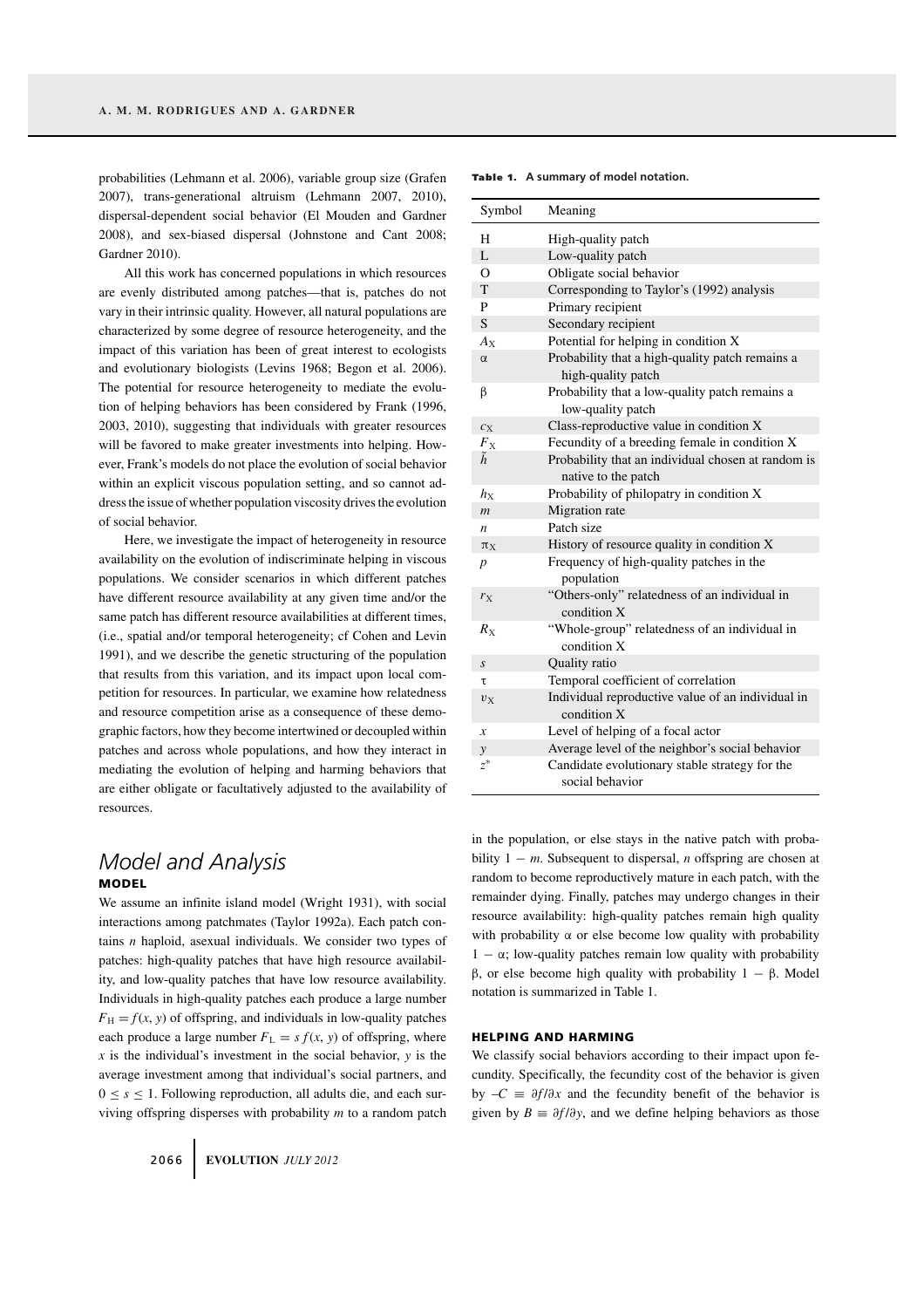involving  $B > 0$  and harming behaviors as those involving  $B <$ 0. We employ the Taylor–Frank neighbor-modulated fitness approach to kin selection analysis (Taylor and Frank 1996; Frank 1997, 1998; Rousset 2004; Taylor et al. 2007) to determine the direction of selection acting upon the social trait, assuming that the population is at ecological equilibrium (see Appendices A–E for details). The condition for the evolution of obligate helping and harming is given by

$$
c_{\rm H}(-C + r_{\rm P|H}B - (B - C)r_{\rm S|H}v_{\rm S|H})
$$
  
+ 
$$
c_{\rm L}(-C + r_{\rm P|L}B - (B - C)r_{\rm S|L}v_{\rm S|L}) > 0,
$$
 (1)

where  $c_H$  and  $c_L$  denote the class-reproductive values for individuals in high-quality and low-quality patches, respectively (Fisher 1930; Taylor 1990, 1996; Grafen 2006);  $r_{\text{PIH}}$  and  $r_{\text{PIL}}$ denote the relatedness of the actor to her patchmates (the "primary" recipients of West and Gardner 2010), for actors in highquality and low-quality patches, respectively;  $r_{\text{SH}}$  and  $r_{\text{SIL}}$  denote the relatedness of the actor to those individuals who will compete for resources with the extra offspring produced in the actor's patch (the "secondary" recipients of West and Gardner 2010), for actors in high-quality and low-quality patches, respectively; and  $v_{\text{S}}$  and  $v_{\text{S}}$  denote the individual reproductive values of the secondary recipients, expressed relative to that of the actor and her patchmates, for actors in high-quality and low-quality patches, respectively (see Appendices C and E for details).

The conditions for the evolution of facultative helping and harming are given by

$$
-C + r_{\rm P|H} B - (B - C) r_{\rm S|H} v_{\rm S|H} > 0, \qquad (2)
$$

and

$$
-C + r_{\text{P}|L} B - (B - C) r_{\text{S}|L} v_{\text{S}|L} > 0, \tag{3}
$$

for individuals in high-quality patches and individuals in lowquality patches, respectively (see Appendix D for details).

Thus, an increase in investment into the social behavior impacts upon the actor's inclusive fitness in three ways. First, she suffers a personal cost *C*. Second, her primary recipients receive a benefit *B*, and this is weighted by the genetic relatedness  $r_P$  of the actor to these individuals. Third, the net increase  $B - C$  in fecundity leads to a decrease of  $B - C$  in the survival of the secondary recipients, and this is weighted by the genetic relatedness  $r<sub>S</sub>$  of the actor to these individuals, and their relative reproductive value  $v<sub>S</sub>$ . Note that this third term in inequality (2) and (3) can be rearranged in the form  $\tilde{h}(B - C)$   $\tilde{h}$  v  $R_S$ , where  $\tilde{h}$  is the probability that an offspring chosen at random after dispersal is native to the patch, this can be interpreted as follows: of the (*B* − *C*) additional offspring created due to the social behavior, a fraction  $\tilde{h}$  stays in the local patch and wins a breeding site, dis-

placing other native offspring which have on average a relatedness *R* and an expected relative reproductive value  $v<sub>S</sub>$  to the actor. The product of relatedness and relative reproductive value is sometimes termed "life-for-life" relatedness (Hamilton 1972), and this describes how well the recipient transmits copies of the actor's genes to future generations, relative to the actor's ability to do this herself (cf. Williams 1996, p. 181).

Setting the LHS of each of these inequalities (1)–(3) equal to zero, we obtain the conditions for the actor to "break even," neither increasing nor decreasing her inclusive fitness. Rearranging these conditions into the form  $C/B = A$ , the quantity *A* represents the potential for helping (Gardner 2010) and its additive inverse −*A* represents the potential for harming. If  $A > 0$  there is potential for helping to be favored, and if  $A < 0$  there is potential for harming to be favored, provided the cost is sufficiently small. From inequality (1), the potential for obligate helping is

$$
A_0 = \frac{c_H(r_{\text{PIH}} - r_{\text{SIH}}v_{\text{SIH}}) + c_L(r_{\text{PIL}} - r_{\text{SIL}}v_{\text{SIL}})}{c_H(1 - r_{\text{SIH}}v_{\text{SIH}}) + c_L(1 - r_{\text{SIL}}v_{\text{SIL}})}.
$$
(4)

From inequalities (2) and (3), the potentials for facultative helping are given by

 $A_{\rm H}$  =  $\frac{r_{\rm P|H} - r_{\rm S|H}v_{\rm S|H}}{1 - r_{\rm S|H}v_{\rm S|H}}$ 

and

$$
A_{\rm L} = \frac{r_{\rm Pl} - r_{\rm SL} v_{\rm SL}}{1 - r_{\rm SL} v_{\rm SL}},
$$
\n(6)

(5)

for actors in high-quality and low-quality patches, respectively.

## *Results and Discussion* SPATIAL HETEROGENEITY

We first consider populations in which resource availability varies across patches within generations but not across generations within patches (i.e., spatial heterogeneity only). We derive the following results:

#### *Result 1*

Spatial heterogeneity has no impact on the potential for obligate helping and harming, which is zero  $(A<sub>O</sub> = 0)$  over the whole range of parameter values (see Appendix E for details). This extends Taylor's (1992a) cancellation result for homogeneous populations to obligate social behaviors in spatially heterogeneous populations.

#### *Result 2*

Spatial heterogeneity has no impact on the potential for facultative helping and harming, which is zero  $(A_H = A_L = 0)$  over the whole range of parameter values (see Appendix E for details). This extends Result 1 to facultative social behaviors.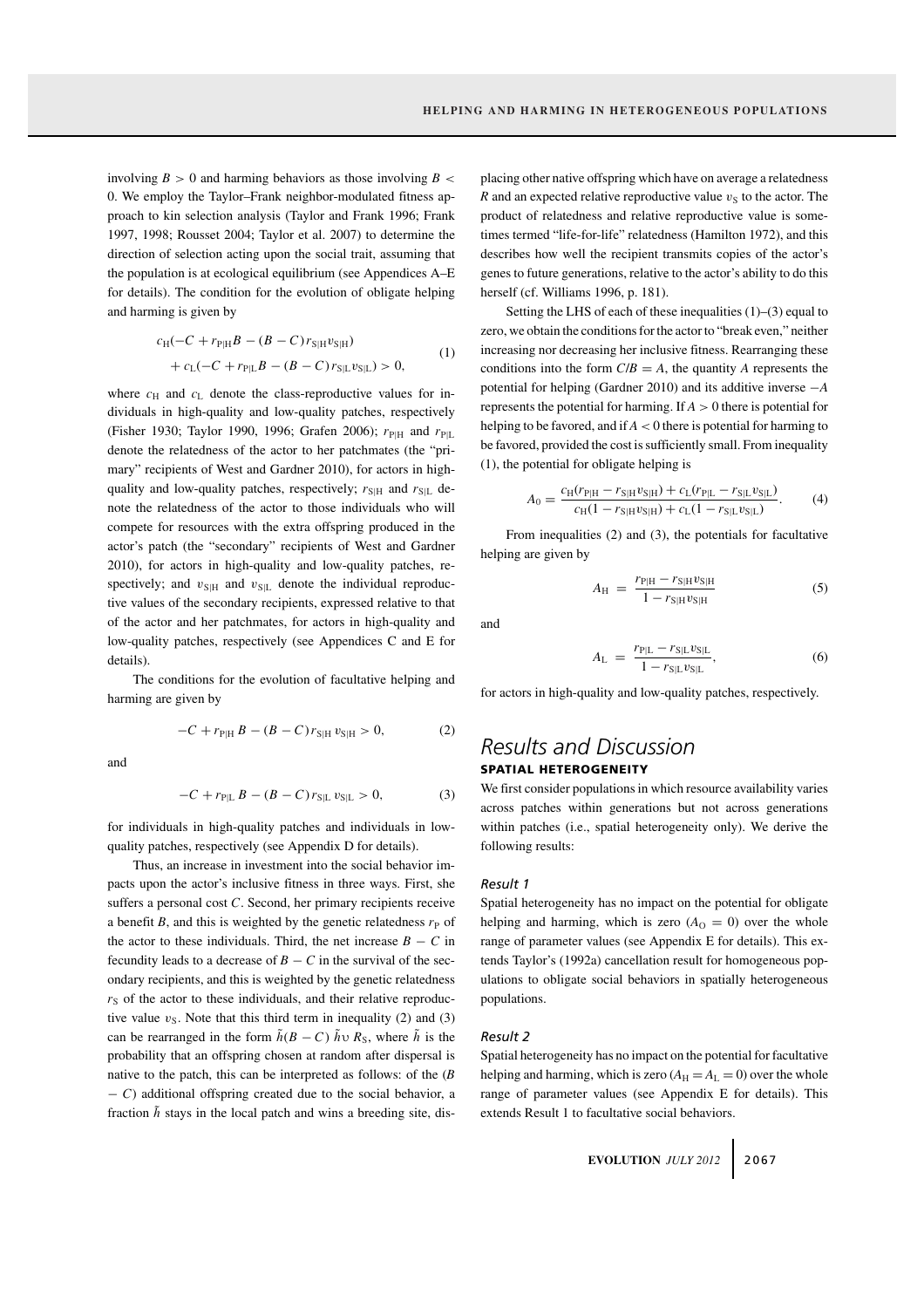Why does Taylor's (1992a) result for homogenous populations and obligate helping and harming extend to spatially heterogeneous populations with potentially facultative helping and harming? To understand this, we first consider the potential for facultative helping in high-quality patches, which is given by equation (5), that is,  $A_H = (r_{P|H} - r_{S|H}v_{S|H})/(1 - r_{S|H}v_{S|H})$ . Note that the relatedness of the actor to her primary recipients  $r_{\text{PIH}}$  is equal to the product of philopatry  $h_H = (1 - m)^2/(1 - m + m(p +$  $(1 - p)s$ )<sup>2</sup> for a high-quality patch—where *p* is the frequency of high-quality patches at equilibrium (see Appendix E for details) and whole-group relatedness (Pepper 2000)  $R<sub>H</sub>$  for a high-quality patch, because in the absence of temporal heterogeneity the actor's patch was of high quality in the previous generation. Also, the relatedness of the actor to her secondary recipients  $r_{\text{SIH}}$  is equal to the product of philopatry  $h<sub>H</sub>$  for a high-quality patch and whole-group relatedness  $R<sub>H</sub>$  for a high-quality patch, because in the absence of temporal heterogeneity, the actor's patch remains high quality in the next generation. Moreover, the reproductive value of a secondary recipient—that is, an adult in the actor's patch in the next generation—is equal to the reproductive value of the actor, that is,  $v_{\text{SiH}} = 1$ . This is because both individuals are inhabitants of high-quality patches.

Hence, as in Taylor (1992a), the actor places equal value upon her primary and secondary recipients:  $r_{\text{PIH}} = r_{\text{SIH}} v_{\text{SIH}}$  (Fig. 1), and consequently the potential for facultative helping is zero,  $A_H$  = 0 (see Appendix E for details). The same is true for facultative helping in low-quality patches:  $h_L = ((1 - m)s)^2/((1 - m)s +$  $m(p + (1 - p)s))^2$  and  $v_{S|L} = 1$ , hence  $r_{P|L} = r_{S|L}v_{S|L}$ , and  $A_{L} = 0$  (Fig. 1; see Appendix E for details). As a consequence of this cancellation effect in both high-quality and low-quality patches, the potential for obligate helping is also zero,  $A<sub>O</sub> = 0$ (see Appendix for details). Since the potential for harming is given by the additive inverse of the potential for helping—that is, −*A* the above cancellation also applies to the evolution of obligate and facultative harming behaviors.

#### TEMPORAL HETEROGENEITY

We next consider populations in which resource availability varies across generations within patches but not across patches within generations (i.e., temporal heterogeneity only). We assume that all patches become high quality with probability  $p$ , or become low quality with probability  $1 - p$ . We derive the following results:

#### *Result 3*

Temporal heterogeneity has no impact on the potential for obligate helping and harming, which is zero  $(A<sub>O</sub> = 0)$  over the whole range of parameter values (see Appendix H for details). This extends Taylor's (1992a) cancellation result for homogeneous populations to obligate social behaviors in temporally heterogeneous populations.

#### *Result 4*

Temporal heterogeneity has no impact on the potential for facultative helping and harming, which is zero  $(A_H = A_L = 0)$  over the whole range of parameter values (see Appendix H for details). This extends Result 3 to facultative social behaviors.

Owing to the absence of spatial heterogeneity, the probability of philopatry is  $h_{\text{H}} = h_{\text{L}} = (1 - m)^2$  for both high-quality and low-quality patches, whole-group relatedness is  $R_H = R_L$  =  $R = 1/(n - (n - 1)(1 - m)^2)$  for both high-quality and lowquality patches, and the relative reproductive value of secondary recipients is  $v_{\text{S}} = v_{\text{S}} = 1$  for actors in both high-quality and low-quality patches, that is, the same as in Taylor's (1992) model. Hence, the actor places equal value upon her primary and secondary recipients:  $r_{\text{P|H}} = r_{\text{S|H}}v_{\text{S|H}} = r_{\text{P|L}} = r_{\text{S|L}}v_{\text{S|L}}$  (Fig. 2), and consequently the potential for helping is zero,  $A_H = A_L$  $A<sub>O</sub> = 0$  (see Appendix H for details). Again, a parallel argument can be made for the potential for harming, −*A*.

#### SPATIAL AND TEMPORAL HETEROGENEITY

We next consider populations in which resource availability varies both across patches within generations and across generations within patches (i.e., both spatial and temporal heterogeneity). We derive the following results:

#### *Result 5*

Spatial and temporal heterogeneity has no impact on the potential for obligate helping and harming, which is zero  $(A<sub>O</sub> = 0)$  over the whole range of parameter values (see Appendix G for details). This extends Taylor's (1992a) cancellation result to obligate social behaviors in spatially and temporally heterogeneous populations.

#### *Result 6*

Spatial and temporal heterogeneity has an impact on the potential for facultative helping and harming, which may be nonzero  $(A_H \neq 0$  and  $A_L \neq 0$ ) depending upon parameter values (see Appendices C and E for details). Thus, selection may favor helping and harming that is facultatively adjusted according to the quality of the actor's patch, in spatially and temporally heterogeneous populations.

Why does Taylor's (1992a) result for homogenous populations and obligate helping and harming collapse when we consider populations that are both spatially and temporally heterogeneous with facultative helping and harming? Focusing our attention upon facultative helping in high-quality patches, we find that the potential for this behavior to be favored by natural selection is given by equation (5), that is,  $A_H = (r_{P|H} - r_{S|H}v_{S|H})/(1$  $r<sub>S/H</sub>v<sub>S/H</sub>$ ). If resource availability is heterogeneous through space and time, then the actor's high-quality patch may have been either high or low quality in the previous generation, and so her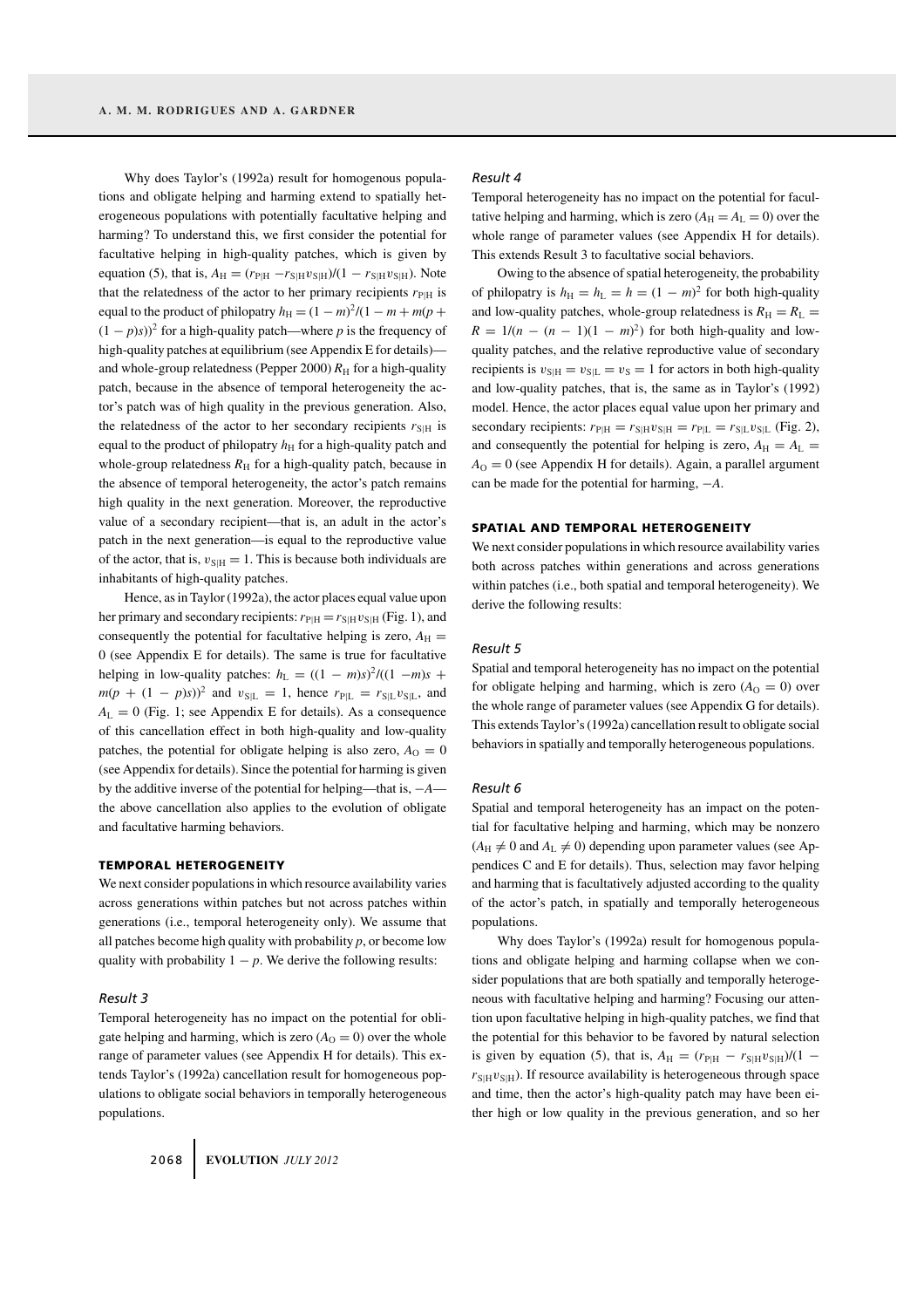

Figure 1. **Impact of spatial heterogeneity upon relatedness, reproductive value, and the evolution of helping and harming. (A) The** relatedness of primary recipients ( $r$ **P**) as a function of the frequency of high-quality patches ( $p$ ) is shown for high-quality patches ( $r$ <sup>*P*H<sub>1</sub></sub>)</sup> solid line), low-quality patches ( $r_{\text{Pl}}$ ; dashed line), and Taylor's (1992) reference model ( $r_{\text{Pl}}$ ; gray line). Relatedness of primary recipients **is higher in high-quality patches owing to higher philopatry, and lower in low-quality patches owing to lower philopatry, relative to** the reference model  $(r_{P|L} < r_{P|T} < r_{P|H})$ . (B) The relatedness of secondary recipients  $(r_S)$  as a function of the frequency of high-quality **patches (***p***). Relatedness of secondary recipients is higher in high-quality patches owing to higher philopatry, and lower in low-quality** patches owing to lower philopatry, relative to the reference model ( $r_{S|L}$  <  $r_{S|T}$  <  $r_{S|H}$ ). Importantly, primary and secondary recipients are equally related  $(r_{P|H} = r_{S|H}$ ,  $r_{P|L} = r_{S|L}$ ). (C) The relative reproductive value of secondary recipients (v<sub>S</sub>) is constant with respect to the **frequency of high-quality patches (p), and is equal to that of the reference model (** $v_{\text{SIH}} = v_{\text{SIL}} = v_{\text{SIT}} = 1$ **). (D) An illustration of how the equilibrium level of helping or harming depends upon the frequency of high-quality patches (***p***; see Appendix F for details). Analytical results (lines) and illustrative simulation data (circles) are shown for obligate behavior (gray line, solid gray circles), facultative behavior in low-quality patches (dashed line, open circles), and facultative behavior in high-quality patches (black line, solid black circles). In all panels, we assume**  $n = 2$ ,  $s = 0.01$ ,  $m = 0.01$ , and  $\tau = 1.00$ .

relatedness to the primary recipients  $r_{\text{PH}}$  is a weighted average of the product of philopatry  $h_H = (1 - m)^2/(1 - m + m(p +$  $(1 - p)s$ )<sup>2</sup> and whole-group relatedness  $R_H$  for high-quality patches and the product of philopatry  $h_L = ((1 - m)s)^2/((1$  $m/s + m(p + (1 - p)s))^2$  and whole-group relatedness  $R_L$  for low-quality patches (see Appendix E for details). In contrast, her relatedness  $r_{\text{S|H}}$  to the secondary recipients is the product of the probability of philopatry  $h_H$  and whole-group relatedness  $R_H$  for her high-quality patch. Because we have  $h_H \geq h_L$  we have that  $r_{\text{PIH}} \le r_{\text{SIH}}$  (see Appendix E for details). Moreover, the reproductive value of her secondary recipients—that is, adults in her

patch in the next generation—is not equal to her own reproductive value. Although she has the reproductive value of an individual in a high-quality patch, theirs is a weighted average of the reproductive value of an individual in a high-quality patch and that of an individual in a low-quality patch. Hence,  $v_{\text{SH}} \leq 1$  (see Appendix C for details).

Consequently, the actor may place different values upon her primary and secondary recipients:  $r_{\text{PIH}} \neq r_{\text{SIH}}v_{\text{SIH}}$  (Fig. 3; see Appendix for details). Hence, the potential for facultative helping in high-quality patches may be nonzero,  $A_H \neq 0$ . The same is true for facultative helping in low-quality patches:  $r_{\text{PIL}} \ge r_{\text{SIL}}$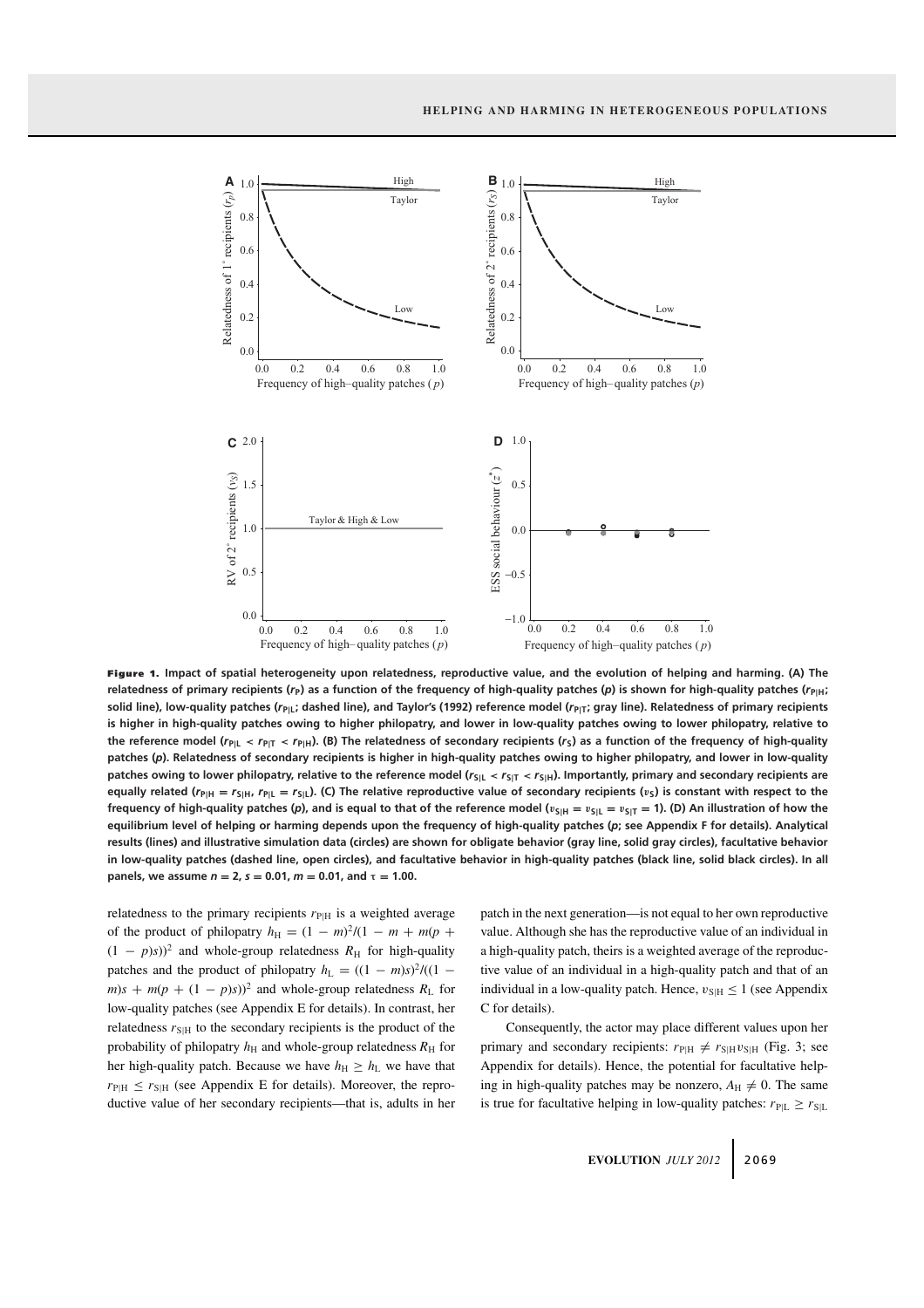

Figure 2. **Impact of temporal heterogeneity upon relatedness, reproductive value, and the evolution of helping and harming. (A) The** relatedness of primary recipients (*r*<sub>P</sub>) as a function of the frequency of high-quality patches (*p*) is shown for high-quality patches (*r*<sub>PlH</sub>; **solid line), low-quality patches (***r***P**|**L; dashed line), and Taylor's (1992) reference model (***r***P**|**T; gray line). Relatedness of primary recipients in** high-quality and low-quality patches is equal to that for the reference model  $(r_{P|H} = r_{P|L} = r_{P|T})$ . (B) The relatedness of secondary recipients **(***r***S) as a function of the frequency of high-quality patches (***p***). Relatedness of secondary recipients in high-quality and low-quality patches** is equal to that for the reference model  $(r_{S|H} = r_{S|L} = r_{S|T})$ . Importantly, primary and secondary recipients are equally related  $(r_{P|H} = r_{S|H}$  $r_{P|L} = r_{S|L}$ ). (C) The relative reproductive value of secondary recipients ( $v_S$ ) is constant with respect to the frequency of high-quality patches (*p*), and is equal to that of the reference model ( $v_{SIH} = v_{SIL} = v_{SIT} = 1$ ). (D) An illustration of how the equilibrium level of helping **or harming depends upon the frequency of high-quality patches (***p***; see Appendix F for details). Analytical results (lines) and illustrative simulation data (circles) are shown for obligate behavior (gray line, solid gray circles), facultative behavior in low-quality patches (dashed line, open circles), and facultative behavior in high-quality patches (black line, solid black circles). In all panels, we assume** *n* = **2,** *s* = **0.01,**  $m = 0.01$ .

and  $v_{S|L} \ge 1$ , so  $r_{P|L} \ne r_{S|L}v_{S|L}$  and  $A_L \ne 0$  (Fig. 3; see Appendices C and E for details). We find that there is potential for helping in high-quality patches and potential for harming in lowquality patches  $(A_H > 0, A_L < 0)$  when high-quality patches are relatively rare (low  $p$ ), and potential for harming in high-quality patches and potential for helping in low-quality patches  $(A_H < 0,$  $A_L > 0$ ) when high-quality patches are relatively common (high *p*; Fig. 4). For example, in high-quality patches, the asymmetry in relatedness ( $r_{\text{PIH}} < r_{\text{SIH}}$ ) favors harming, as the actor values secondary recipients more than primary recipients. By contrast, the asymmetry in reproductive value ( $v_{\text{SH}}$  < 1) favors helping, as the actor values primary recipients more than secondary recipients.

2070 **EVOLUTION** *JULY 2012*

The asymmetry in relatedness is largest when the frequency of high-quality patches (*p*) is intermediate, whereas the asymmetry in reproductive value is largest when the frequency of high-quality patches  $(p)$  is low. Thus, helping is more likely to evolve when high-quality patches are relatively rare (Fig. 4).

In addition, as the environment becomes more staid (temporal correlation increases) the asymmetry in reproductive value becomes more important than the asymmetry in relatedness. As a result, staid environments are favorable to the evolution of facultative helping in high-quality patches and to the evolution of facultative harming in low-quality patches. By contrast, as the population becomes more mixed (i.e., migration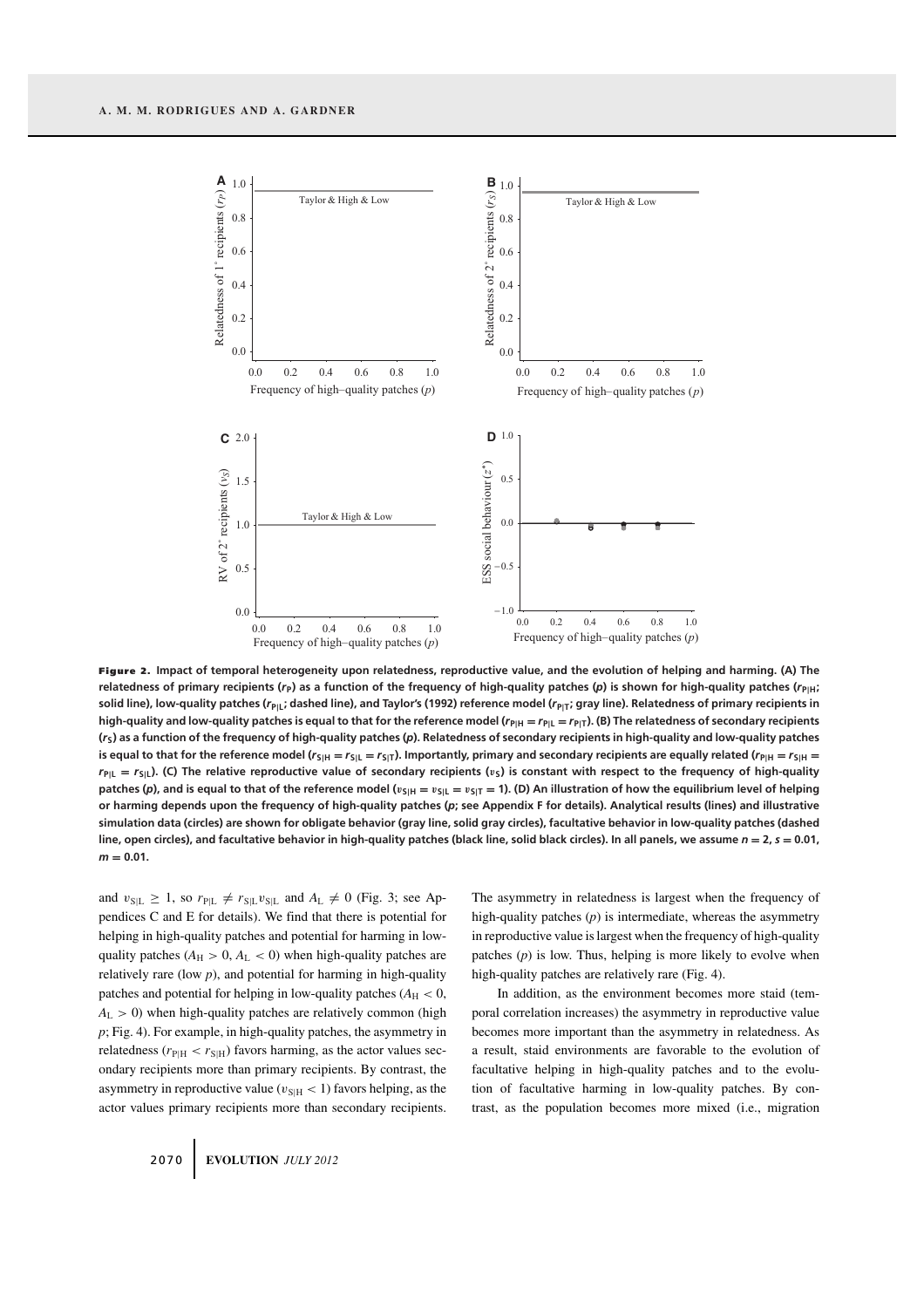

Figure 3. **Impact of spatial and temporal heterogeneity upon relatedness, and reproductive value and the evolution of helping and harming. (A) The relatedness of primary recipients (***r***P) as a function of the frequency of high-quality patches (***p***) is shown for high-quality patches (***r***P**|**H; solid line), low-quality patches (***r***P**|**L; dashed line), and Taylor's (1992) reference model (***r***P**|**T; gray line). Relatedness of primary recipients may be higher or lower in high-quality patches, relative to the reference model, and is lower in low-quality patches, relative** to the reference model ( $r_{\text{PlL}} < r_{\text{PlH}}$ ,  $r_{\text{Pl}}$ ). (B) The relatedness of secondary recipients ( $r_s$ ) as a function of the frequency of high-quality **patches (***p***). Relatedness of secondary recipients may be higher or lower in high-quality patches, relative to the reference model, and** is lower in low-quality patches, relative to the reference model  $(r_{S|L} < r_{S|H}, r_{S|T})$ . Importantly, primary and secondary recipients may be unequally related ( $r_{P|H} \neq r_{S|H}$ ,  $r_{P|L} \neq r_{S|L}$ ). (C) The relative reproductive value of secondary recipients (v<sub>S</sub>) as a function of patch frequency **(***p***). In high-quality patches, the relative reproductive value of secondary recipients is less than or equal to that of the reference model;** and in low-quality patches, the relative reproductive value is greater than or equal to that of the reference model ( $v_{\text{S|H}} \le v_{\text{S|T}} \le v_{\text{S|L}}$ ). **(D) An illustration of how the equilibrium level of helping or harming depends upon the frequency of high-quality patches (***p***; see Appendix F for details). Analytical results (lines) and illustrative simulation data (circles) are shown for obligate behavior (gray line, solid gray circles), facultative behavior in low-quality patches (dashed line, open circles), and facultative behavior in high-quality patches (black line, solid black circles). In all panels, numerical examples are given for**  $n = 2$ **,**  $s = 0.01$ **,**  $m = 0.01$ **, and**  $\tau = 0.10$ **.** 

rate increases), the asymmetry in relatedness becomes more important than the asymmetry in reproductive value. As a result, mixed populations are favorable to the evolution of facultative harming in high-quality patches and to the evolution of facultative helping in low-quality patches (Fig. 4).

However, although actors in high-quality patches place unequal value upon their primary and secondary recipients, and actors in low-quality patches place unequal value upon their primary and secondary recipients, we find that actors place equal value upon their primary and secondary recipients when we take an average over actors in high-quality and low-quality patches. As the ecological dynamics is determined by a time-homogeneous Markov chain, the transition probabilities that mediate the value of primary recipients are identical to the transition probabilities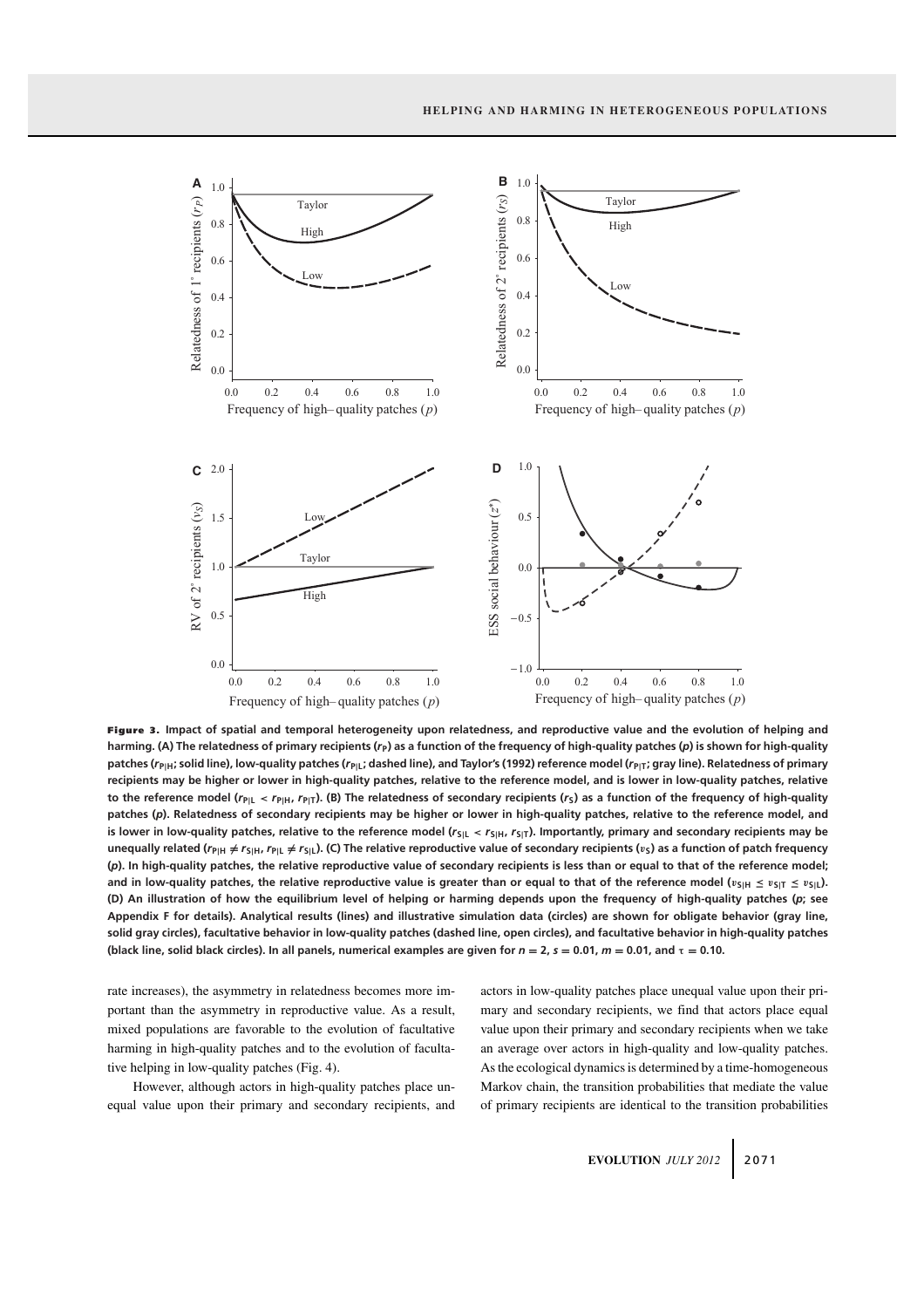

Figure 4. **Impact of spatial and temporal heterogeneity upon the potential for facultative helping and harming. The continuous line** represents a null potential for helping and harming  $(A_H = A_L = 0)$  for varying migration rates ( $m \to 0.00$ ,  $m = 0.25$ , 0.50, and 0.75). (A, **B, C)** When high-quality patches are relatively rare (low  $p$ ), there is potential for helping in high-quality patches ( $A_H > 0$ ) and potential **for harming in low-quality patches (***A***<sup>L</sup>** < **0). When high-quality patches are relatively common (high** *p***), there is potential for harming** in high-quality patches (A<sub>H</sub> < 0) and potential for helping in low-quality patches (A<sub>L</sub> > 0). (D) As the asymmetry in fecundity becomes **negligible (***s*→**1), the regions where helping or harming are favored become invariant in relation to the frequency of high-quality patches (***p***). Note that, in this case, selection is vanishing weak, and when** *s* = **1 it vanishes altogether, recovering Taylor's (1992) result. The shaded region represents impossible parameter combinations (see Appendix A for details). Numerical examples are given for** *n* = **2,** (A)  $s = 0.001$ , (B)  $s = 0.01$ , (C)  $s = 0.1$ , and (D)  $s \rightarrow 1$ .

2072 **EVOLUTION** *JULY 2012*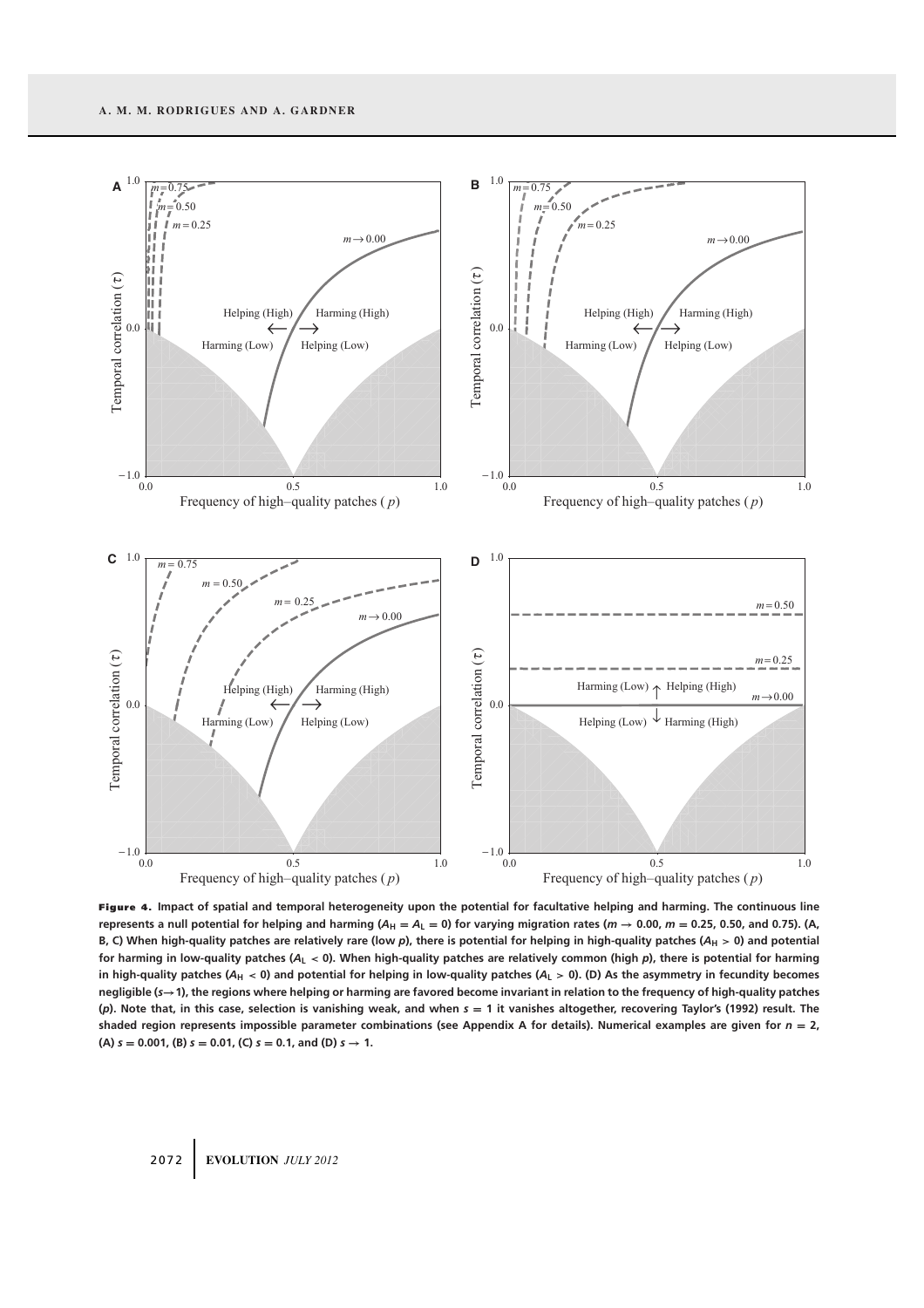that mediate the value of secondary recipients (see Appendix G for details). Hence, although there is nonzero potential for facultative helping and harming in high-quality and low-quality patches  $(A_H \neq 0, A_L \neq 0)$ , there is zero potential for obligate helping and harming  $(A<sub>O</sub> = 0)$  in populations characterized by both spatial and temporal heterogeneity.

## *Conclusions*

Population viscosity has been suggested to represent a very general mechanism by which kin selection can drive the evolution of cooperation at all levels of biological organization. However, the seminal result of Taylor (1992a) reveals that, in the simplest scenario of a homogeneous, inelastic island model of population structure, the cooperation-promoting effects of increased genetic relatedness exactly cancel with the cooperation-inhibiting effects of increased kin competition, so that population viscosity has no net effect on the evolution of cooperation. Here, we have shown that this result extends to heterogeneous populations, where certain patches have high resource availability and their residents enjoy high fecundity, and other patches have low resource availability and their residents suffer low fecundity. The potential for obligate helping—and harming—is zero irrespective of the degree of population viscosity, in populations characterized by spatial and/or temporal heterogeneity in resource availability. Only when social behavior is facultatively adjusted according to the actor's patch type and there is both spatial and temporal heterogeneity in resource availability does a nonzero potential for helping or harming arise.

Previous work on social evolution in unsaturated populations (e.g., Alizon and Taylor 2008; Wild et al. 2009; Lion and Gandon 2010) is superficially similar to the present saturated-population analysis, because empty breeding sites can be thought of as a type of resource that varies in its availability between patches. However, empty sites promote helping by easing competition for resources, owing to a feedback from the social behavior to the number of breeders per patch, and need not impact at all on the genetic relatedness of social partners (Wild et al. 2009; but see Alizon and Taylor 2008 and Lion and Gandon 2010). In contrast, the present model requires that each breeding spot is won at the expense of some other individual's chance of reproductive success, and helping behaviors may instead evolve owing to the way in which resource heterogeneity impacts upon the genetic structure of populations. Moreover, although the availability of empty sites in such models depends upon the social behavior exhibited by a patch's residents, the present model has assumed that resource availability is determined independently of the genetic strategies of the residents. The possibility of incorporating feedback, such that the probability of a patch transitioning from low to high quality depends upon the social behavior of its residents, represents an interesting avenue for future exploration.

Empirical data on the relationship between spatiotemporal heterogeneity in resource availability and social behavior are limited. Recent comparative studies have considered the relationship between temporal heterogeneity and cooperative breeding in birds, finding that greater seasonality is associated with a greater degree of sociality (Rubenstein and Lovette 2007; Cockburn and Russell 2011; Jetz and Rubenstein 2011). We suggest that future comparative studies should look for an interaction between spatial and temporal heterogeneity in resource availability. Moreover, there is ample scope for experimentally testing the predictions of our model using experimental evolution methods. The island model of population structure is very amenable to implementation in laboratory studies of microbial social behavior (Griffin et al. 2004; Kümmerli et al. 2009), and this experimental methodology could readily be extended to incorporate patch heterogeneity in space and time. More generally, we emphasize the potential for kin selection theory to explain variation within as well as between populations, and we suggest that future empirical studies consider the relationship between local environments and local sociality in addition to the relationship between global environments and whole-population measures of sociality.

Finally, we note some implications for the response of organisms' social behaviors to climate change and other relatively fast, anthropogenic impacts upon the natural environment. The main results of our analysis have concerned populations that are at ecological equilibrium, and adaptive evolutionary change may be relatively slow to track ecological upheavals. Hence, we predict that rapid degradation of the environment may be accompanied by maladaptive facultative changes in organisms' social behaviors. For example, over much of the range of parameter values, our model predicts that facultative harming behavior is favored in low-quality patches. Consequently, habitat deterioration might lead to an increase in mutually costly harming behaviors within ecologically threatened species, further contributing to their extinction risk. Such indirect consequences of habitat deterioration may pose an extra obstacle for conservation efforts.

#### ACKNOWLEDGMENTS

We thank A. Grafen, S. West, and two anonymous reviewers for helpful discussion and comments on the manuscript. We also thank A. North for assistance with the simulations. AMMR is supported by PDBC-IGC and funded by FCT (SFRH/BD/33851/2009), and AG is supported by research fellowships from Balliol College and the Royal Society.

#### LITERATURE CITED

Alizon, S., and P. D. Taylor. 2008. Empty sites can promote altruistic behaviour. Evolution 62:1335–1344.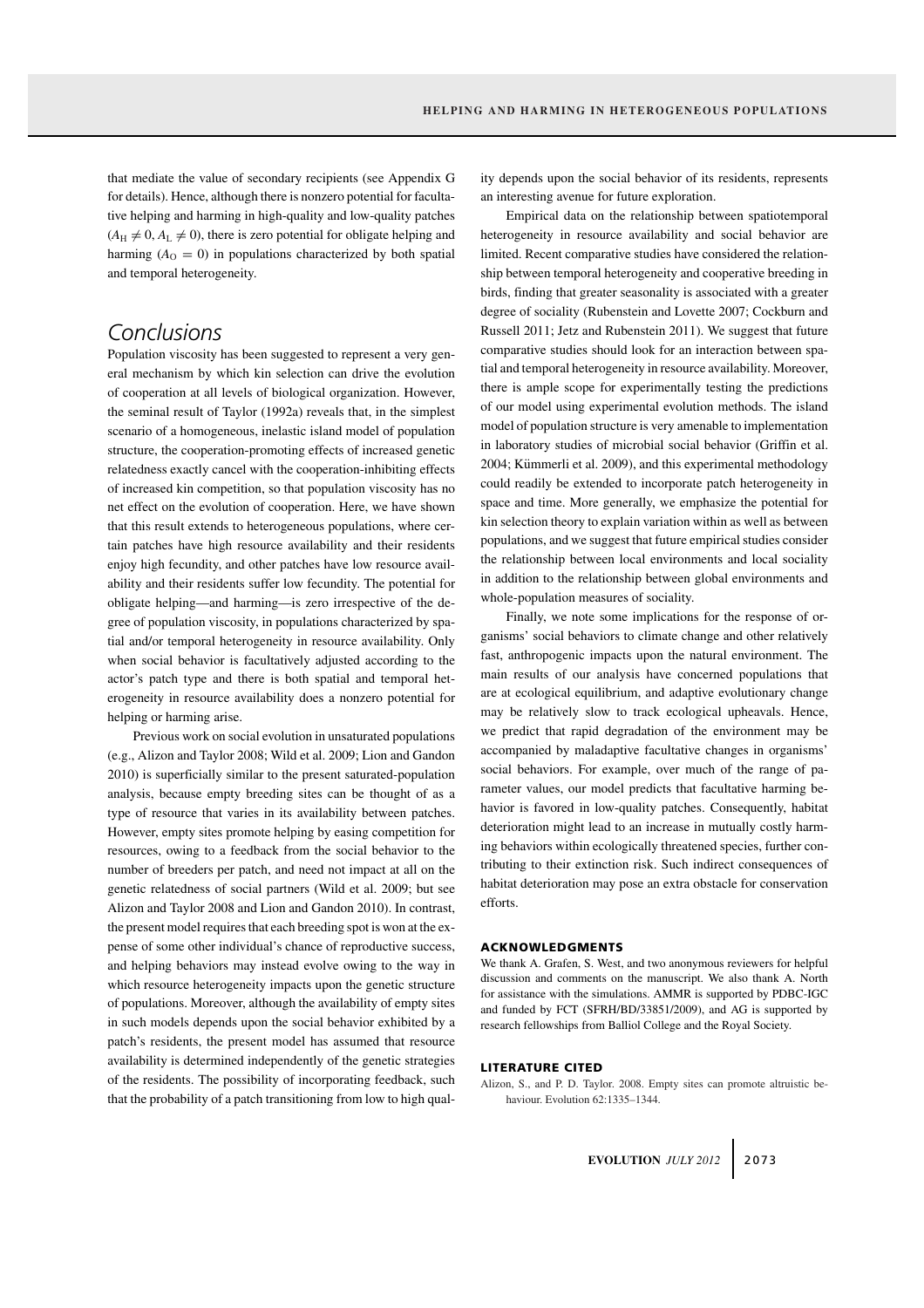- Begon, M., J. L. Harper, C. R. Townsend. 2006. Ecology—individuals, populations and communities. Blackwell, Oxford.
- Bulmer, M. G. 1994. Theoretical evolutionary ecology. Sinauer Associates, Sunderland, MA.
- Cockburn, A., and A. F. Russell. 2011. Cooperative breeding: a question of climate? Curr. Biol. 21:R195–R197.
- Cohen, D. and S. A. Levin. 1991. Dispersal in patchy environments: the effects of temporal and spatial structure. Theor. Pop. Biol. 39:63–99.
- Darwin, C. R. 1859. The origins of species. John Murray, London.
- Débarre, F., and S. Gandon. 2011. Evolution in heterogeneous environments: between soft and hard selection. Am. Nat. 177:E84–E97.
- El Mouden, C., and A. Gardner. 2008. Nice natives and mean migrants: the evolution of dispersal-dependent social behaviour in viscous populations. J. Evol. Biol. 21:1480–1491.
- Falconer, D. S. 1981. Introduction to quantitative genetics. 2nd ed. Longman, New York.
- Fisher, R. A. 1930. The genetical theory of natural selection. Clarendon Press, Oxford.
- Frank, S. A. 1996. Policing and group cohesion when resources vary. Anim. Behav. 52:1163–1169.
- $-$ . 1997. Multivariate analysis of correlated selection and kin selection. with an ESS maximization method. J. Theor. Biol. 189:307–316.
- ———. 1998. Foundations of social evolution. Princeton Univ. Press. Princeton. NJ.
- 2003. Repression of competition and the evolution of cooperation. Evolution 57:693–705.
- -. 2010. A general model of the public goods dilemma. J. Evol. Biol. 23:1245–1250.
- Gardner, A. 2010. Sex-biased dispersal of adults mediates the evolution of altruism among juveniles. J. Theor. Biol. 262:339–345.
- Gardner, A., and S. A. West. 2006. Demography, altruism, and the benefits of budding. J. Evol. Biol. 19:1707–1716.
- Grafen, A. 2006. A theory of Fisher's reproductive value. J. Math. Biol. 53:15–60.
	- ———. 2007. Detecting kin selection at work using inclusive fitness. Proc. R. Soc. Lond. B. 274:713–719.
- Griffin, A. S., S. A. West, and A. Buckling. 2004. Cooperation an competition in pathogenic bacteria. Nature 430:1024–1027.
- Hamilton, W. D. 1964. The genetical evolution of social behaviour, I and II. J. Theor. Biol. 7:1–52.
- 1971. Selection of selfish and altruistic behaviour in some extreme models. Pp. 57–91 *in* J. F. Eisenberg and W. S. Wilson, eds. Man and beast: comparative social behaviour. Smithsonian Press, Washington, DC.
- ———. 1972. Altruism and related phenomena, mainly in social insects. Annu. Rev. Ecol. Syst. 3:193–232.
	- ———. 1996. Narrow roads of gene land: evolution of social behavior. Vol. 1. W.H. Freeman Spektrum, Oxford.
- Irwin, A., and P. D. Taylor. 2001. The evolution of altruism in a stepping-stone population with overlapping generations. Theor. Pop. Biol. 60:315–325.
- Jetz,W., and D. R. Rubenstein. 2011. Environmental uncertainty and the global biogeography of cooperative breeding in birds. Curr. Biol. 21:72–78.
- Johnstone, R. A., and M. A. Cant. 2008. Sex-differences in dispersal and the evolution of helping and harming. Am. Nat. 172:319–330.
- Kümmerli, R., A. Gardner, S. A. West, and A. S. Griffin. 2009. Limited dispersal, budding dispersal, and cooperation: an experimental study. Evolution 63:939–949.
- Lehmann, L. 2007. The evolution of trans-generational altruism: kin selection meets niche construction. J. Evol. Biol. 20:181–189.
	- -. 2010. Space-time relatedness and Hamilton's rule for long-lasting behaviors in viscous populations. Am. Nat. 175:136–143.
- Lehmann, L., and F. Rousset. 2010. How life history and demography promote or inhibit the evolution of helping behaviours. Phil. Trans. R. Soc. Lond. B. 365:1–19.
- Lehmann, L., N. Perrin, and F. Rousset. 2006. Population demography and the evolution of helping behaviours. Evolution 60:1137– 1151.
- Levins, R. 1968. Evolution in changing environments: some theoretical explorations. Princeton Univ. Press, Princeton, NJ.
- Lion, S., and S. Gandon. 2010. Life history, habitat saturation and the evolution of fecundity and survival altruism. Evolution 64:1594–1606.
- Maynard Smith, J., and G. Price. 1973. The logic of animal conflict. Nature  $246:15-18$
- Maynard Smith, J., and E. Szathmary. 1995. The major transitions in evolution. Oxford Univ. Press. Oxford.
- Pepper, J. W. 2000. Relatedness in trait group models of social evolution. J. Theor. Biol. 206:355–368.
- Price, G. R. 1970. Selection and covariance. Nature 227:520–521.
- Queller, D. C. 1992. Does population viscosity promote kin selection? Trends Ecol. Evol. 7:322–324.
- Rousset, F. 2004. Genetic structure and selection in subdivided populations. Princeton Univ. Press, Princeton, NJ.
- Rubenstein, D. R., and I. J. Lovette. 2007. Temporal environmental variability drives the evolution of cooperative breeding in birds. Curr. Biol. 17:1414–1419.
- Taylor, P. D. 1990. Allele-frequency change in a class-structured population. Am. Nat. 135:95–106.
- -. 1992a. Altruism in viscous populations—an inclusive fitness model. Evol. Ecol. 6:352–356.
- -. 1992b. Inclusive fitness in an heterogeneous environment. Proc. R. Soc. Lond. B 249:299–302.
- 1996. Inclusive fitness arguments in genetic models of behaviour. J. Math. Biol. 34:654–674.
- Taylor, P. D., and S. A. Frank. 1996. How to make a kin selection model. J. Theor. Biol. 180:27–37.
- Taylor, P. D., and A. J. Irwin. 2000. Overlapping generations can promote altruistic behaviour. Evolution 54:1135–1141.
- Taylor, P. D., G. Wild, and A. Gardner. 2007. Direct fitness or inclusive fitness: how shall we model kin selection? J. Evol. Biol. 20:296–304.
- Trivers, R. 1971. Evolution of reciprocal altruism. Q. Rev. Biol. 46:35–57.
- Van Dyken, J. D. 2010. The components of kin competition. Evolution 64:2840–2854.
- West, S. A., I. Pen, and A. S. Griffin. 2002. Cooperation and competition between relatives. Science 296:72–75.
- West, S. A., A. S. Griffin, and A. Gardner. 2007a. Evolutionary explanations for cooperation. Curr. Biol. 17:661–672.
- ———. 2007b. Social semantics: altruism, cooperation, mutualism, strong reciprocity and group selection. J. Evol. Biol. 20:415– 432.
- West, S. A., and A. Gardner. 2010. Altruism, spite and greenbeards. Science 327:1341–1344.
- West-Eberhard, M. J. 1975. The evolution of social behavior by kin selection. Q. Rev. Biol. 50:1–33.
- Wild, G., A. Gardner, and West S. A. 2009. Adaptation and the evolution of parasite virulence in a connected world. Nature 459: 983–986.
- Williams, G. C. 1996. Plan & purpose in nature. Weidenfeld & Nicolson. London.
- Wright, S. 1931. Evolution in Mendelian populations. Genetics 16:97–159.
- ———. 1969. Evolution and the genetics of populations. Vol. 2. Chicago Univ. Press, Chicago.

Associate Editor: S. Gandon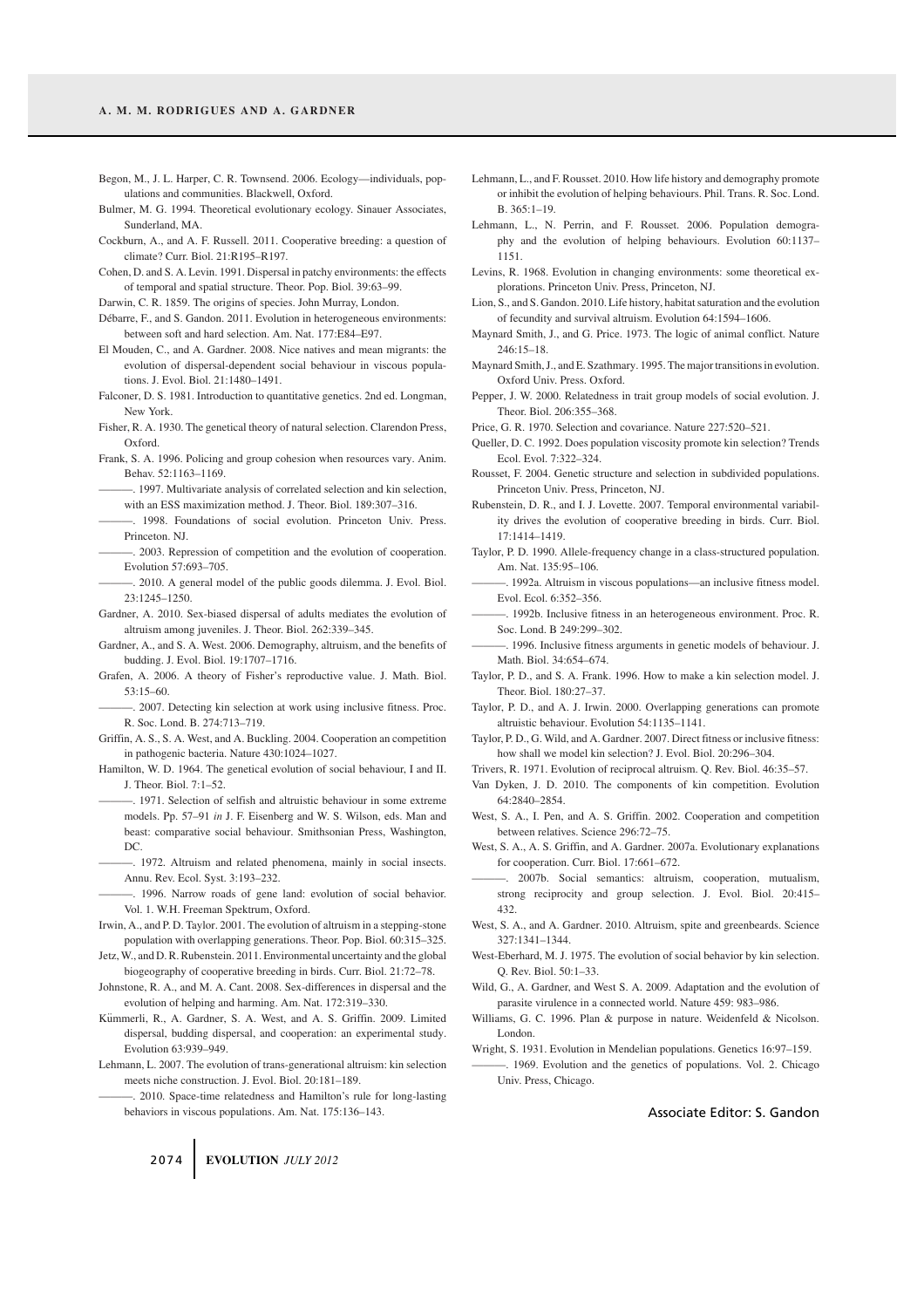## *Appendix A* PATCH DYNAMICS

Given the assumptions described in the main text, transitions in patch quality can be represented as a matrix as follows:

$$
P = \begin{pmatrix} \alpha & 1 - \beta \\ 1 - \alpha & \beta \end{pmatrix}.
$$
 (A1)

At equilibrium, the fraction of patches that are in the highquality state is

$$
p = \frac{1 - \beta}{2 - (\alpha + \beta)},
$$
 (A2)

assuming  $\alpha$ ,  $\beta$  < 1. Denoting patch quality at time *t* by  $T_t$  (equal to 1 for H and equal to 0 for L), the correlation coefficient describing the statistical association between a patch's quality at times *t* and  $t + 1$  is  $\tau = \text{cov}(T_t, T_{t+1})/\sqrt{\text{var}(T_t)\text{var}(T_{t+1})}$ , or

$$
\tau = \alpha - (1 - \beta), \tag{A3}
$$

at ecological equilibrium. Note that when temporal correlation is negative ( $\tau$  < 0), it is no longer independent of the frequency of high-quality patches (*p*). For example, when  $\tau = -1$ , the frequency of high-quality patches must be equal to  $\frac{1}{2}$ . Otherwise we would not have a stable distribution of high-quality patches over generations. Note also that this environmental change may be regarded as analogous to an extra phase of dispersal (cf Débarre and Gandon 2011), albeit a form of "budding" dispersal (Gardner and West 2006) where all patchmates "travel" together to the new environment.

## *Appendix B* REPRODUCTIVE SUCCESS

In a high-quality patch, each offspring of a focal breeding female stays in the native patch with probability  $1 - m$ . The expected number of her non-dispersing offspring that successfully win a breeding site in the patch is given by  $(1 - m) E_{H \to H}^*$ , where

$$
E_{\text{H}\to\text{H}}^{\bullet} = \frac{f(x_{\text{H}}, y_{\text{H}})}{(1 - m)f(Y_H, Y_H) + m(pf(z_{\text{H}}, z_{\text{H}}) + (1 - p)f(z_{\text{L}}, z_{\text{L}})s)},
$$
\n(A4)

where  $Y_H$  is the average trait value in the focal patch, and  $z_H$ and *z*<sup>L</sup> are the population average trait values in high- and lowquality patches, respectively. Each offspring of the same focal mother migrates to a high-quality patch with probability *mp*. The expected number of her offspring that disperse to a high-quality patch and successfully win a breeding site in the patch is given by *m*  $p$   $E_{\text{H}\rightarrow\text{H}}^{\circ}$ , where:

$$
E_{\text{H}\to\text{H}}^{\circ} = \frac{f(x_{\text{H}}, y_{\text{H}})}{(1-m)f(z_{\text{H}}, z_{\text{H}}) + m(pf(z_{\text{H}}, z_{\text{H}}) + (1-p)f(z_{\text{L}}, z_{\text{L}})s)}.
$$
\n(A5)

Finally, each offspring of the same focal mother migrates to a low-quality patch with probability  $m(1 - p)$ . The expected number of her offspring that disperse to a low-quality patch and successfully win a breeding site in the patch is given by  $m(1$  $p)$   $E_{H\rightarrow L}^{\circ}$ , where:

$$
E_{\mathrm{H}\rightarrow\mathrm{L}}^{\circ}
$$

$$
= \frac{f(x_{\rm H}, y_{\rm H})}{(1-m)f(z_{\rm L}, z_{\rm L})s + m(pf(z_{\rm H}, z_{\rm H}) + (1-p)f(z_{\rm L}, z_{\rm L})s)}.
$$
\n(A6)

We also derive corresponding expressions for a focal mother in a low-quality patch. These expressions define a matrix **E** which is given by

$$
\mathbf{E} = \begin{pmatrix} E_{\text{H}\to\text{H}} & E_{\text{L}\to\text{H}} \\ E_{\text{H}\to\text{L}} & E_{\text{L}\to\text{L}} \end{pmatrix}
$$
\n
$$
= \begin{pmatrix} (1-m)E_{\text{H}\to\text{H}}^* + mpE_{\text{H}\to\text{H}}^* & mpE_{\text{L}\to\text{H}}^* \\ m(1-p)E_{\text{H}\to\text{L}}^* & (1-m)E_{\text{L}\to\text{L}}^* + (1-p)E_{\text{L}\to\text{L}}^* \end{pmatrix} . \tag{A7}
$$

Matrices **P** and **E** combine to define the reproductive success matrix, which is given by

$$
\mathbf{w} = \begin{pmatrix} w_{\text{H}\to\text{H}} & w_{\text{L}\to\text{H}} \\ w_{\text{H}\to\text{L}} & w_{\text{L}\to\text{L}} \end{pmatrix} = \mathbf{P} \mathbf{E}.
$$
 (A8)

In the context of class-structured populations, the reproductive success of an adult breeding female must take into account the relative contribution of individuals in different classes for gene frequency change (Fisher 1930; Price 1970; Taylor 1990; Grafen 2006). Thus, the reproductive success of a focal individual in a high-quality patch is given by

$$
W_{\rm H} = w_{\rm H \to H} + \frac{v_{\rm L}}{v_{\rm H}} w_{\rm H \to L}, \tag{A9}
$$

where  $v_H$  and  $v_L$  are the reproductive value of individuals in high-quality and low-quality patches, respectively. Likewise, the reproductive success of a focal adult breeding female in a lowquality patch is

$$
W_{\mathcal{L}} = w_{\mathcal{L} \to \mathcal{L}} + \frac{v_{\mathcal{H}}}{v_{\mathcal{L}}} w_{\mathcal{L} \to \mathcal{H}}.
$$
 (A10)

The expected reproductive success of an individual is given by the class-specific reproductive success ( $W_H$  and  $W_L$ ), weighted by the respective class-reproductive values

$$
EVALU TION JULY 2012 \t\t 2075
$$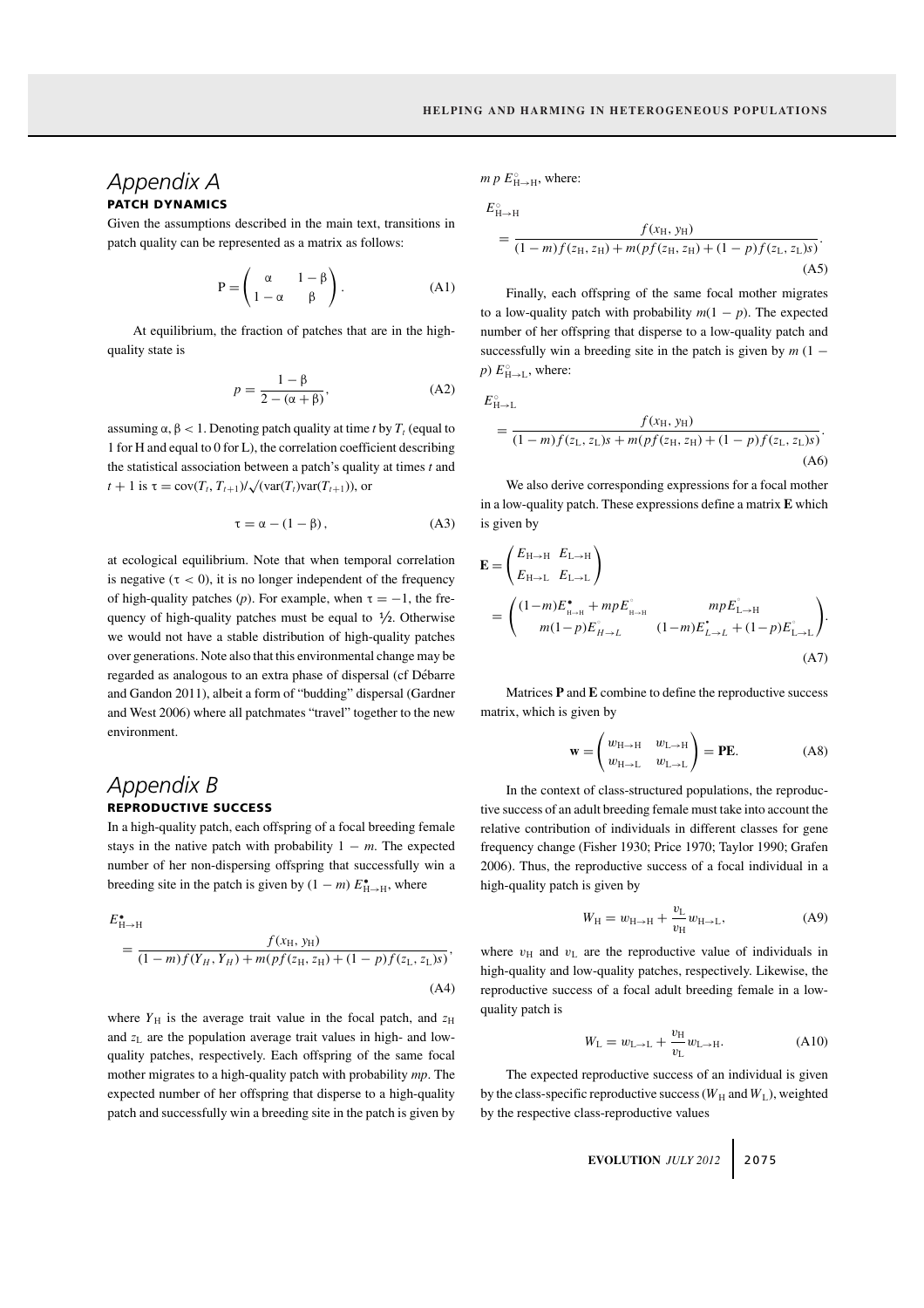$(c_H$  and  $c_L$ ), which is given by

$$
W = c_{\rm H} W_{\rm H} + c_{\rm L} W_{\rm L}.
$$
 (A11)

Class-reproductive value is defined as the product of the frequency of individuals in a given patch quality-type and those individuals' reproductive value ( $c_H = p v_H$ ;  $c_L = (1 - p)v_L$ ).

## *Appendix C* REPRODUCTIVE VALUE

Individuals reproductive values are given by the left-eigenvector of matrix **w** (defined in eq. A8) assuming a neutral population (Taylor 1990; Grafen 2006), and are normalized such that  $c_H$  +  $c_L = 1$  (Taylor 1990; Taylor et al. 2007). Hence, a gene drawn at random from the population has an expected reproductive success  $W_H$  with probability  $c_H$ , and an expected reproductive success  $W_L$ with probability  $c_L$ . If there is no heterogeneity in the population  $(i.e.,  $s = 1$ ) then there are no differences in the reproductive values$  $(v<sub>H</sub> = v<sub>L</sub>)$ . However, as heterogeneity emerges in the population  $(i.e., 0 < s < 1)$ , it is easy to show that  $v_H > v_L$ , because individuals in high-quality patches have higher fecundity than individuals in low-quality patches. Reproductive values of secondary recipients are given by:  $v_{\text{S|H}} = (\alpha v_{\text{H}} + (1 - \alpha)v_{\text{L}})/v_{\text{H}}$  and  $v_{\text{S|L}} = (\beta v_{\text{L}} +$  $(1 - \beta)v_H/v_L$ . Note that, because  $v_H \ge v_L$ , we have  $v_{SH} \le 1$  and  $v_{\text{SIL}} \geq 1$ .

## *Appendix D* HAMILTON'S RULE AND THE POTENTIAL FOR HELPING AND HARMING

To determine how selection acts on the trait of interest, we use the Taylor-Frank approach (Taylor and Frank 1996; Frank 1998; Taylor et al. 2007). We assume that the genetic variation is segregating at a locus responsible for the social behavior. We denote the genic value for a focal gene drawn from this locus by *g* (Price 1970; Falconer 1981). Assuming a vanishingly small genetic variation, the direction of natural selection acting on the social trait is given by

$$
\frac{dW}{dg} = c_H \frac{dW_H}{dg} + c_L \frac{dW}{dg}.
$$
 (A12)

The derivative in the first term of the RHS of this equation can be expanded as follows:

$$
\frac{dW_{\rm H}}{dg} = \frac{\partial W_{\rm H}}{\partial x_{\rm H}} \frac{dx_{\rm H}}{dg_{\rm H}} \frac{dg_{\rm H}}{dg} + \frac{\partial W_{\rm H}}{\partial y_{\rm H}} \frac{dy_{\rm H}}{dg'_{\rm H}} \frac{dg'_{\rm H}}{dg} + \frac{\partial W_{\rm H}}{\partial Y_{\rm H}} \frac{dY_{\rm H}}{dG_{\rm H}} \frac{dG_{\rm H}}{dg},\tag{A13}
$$

where  $g'_{H}$  denotes social partners' average genetic value excluding self, and  $G_H$  denotes social partners' average genetic value includ-

$$
2076 \mid \text{EVOLUTION } \textit{JULY } 2012
$$

ing self, genetic values being the average of an individual's genic values. All the derivatives and partial derivatives are evaluated at  $x = y = Y = z$  (Taylor and Frank 1996; Frank 1997, 1998; Taylor et al. 2007). The partial derivatives give the marginal effects of the mutant phenotypes. The correlations between the phenotype and the genetic breeding values represent the genotype-to-phenotype mapping defined as  $dx_H/dg_H = dy_H/d g'_H = dY_H/dG_H = \gamma_H$ , and this is arbitrarily set to unity ( $\gamma_H = 1$ ). The correlations between breeding values are coefficients of consanguinity. These correlations when normalized to the actor's coefficient of consanguinity give the kin selection coefficient of relatedness (Bulmer 1994). The same expansion can be made for the direction of selection acting on low-quality patches (dW<sub>L</sub>/dg). Note that selection acting on the social trait not only depends upon the direction of selection  $(dW_X/dg)$ , but also upon the class-reproductive values (*c*<sub>X</sub>). As a consequence, we may have  $dW_X/dg \neq 0$ , but  $c_X =$ 0, in which case selection acting on the trait in the context  $X$  is null.

For obligate social behaviors, the condition for the evolution of higher breeding values is given by  $dW/dg > 0$ . For facultative social behavior, the condition for the evolution of higher breeding values in high-quality patches and low-quality patches is given by  $dW_H/dg > 0$  and  $dW_L/dg > 0$ , respectively. This gives the inequalities (1)–(3) in the main text.

## *Appendix E* RELATEDNESS

Here, we derive the kin selection coefficients of relatedness for haploid populations. We assume vanishingly small genetic variation in the population. To determine the average relatedness structure in the population, we define a recursion equation (Wright 1969; Taylor 1992a; Rousset 2004). In a neutral and equilibrium population, the relatedness of a focal offspring to her sisters is 1 with probability  $1/n$ . The relatedness to her native patchmates is the relatedness among their mothers, which is given by *r*. These are native to the focal patch with probability *h*, which is the probability that we choose at random two offspring that have not dispersed. Therefore among offspring, relatedness is given by

$$
Q = h\left(\frac{1}{n} + \left(1 - \frac{1}{n}\right)r\right). \tag{A14}
$$

A patch in a high-quality state was a high-quality patch in the previous generation with probability  $\pi_H$ , and was a lowquality patch with probability  $1 - \pi_H$ . A low-quality patch was a low-quality patch in the previous generation with probability  $\pi_L$ , and a high-quality patch with probability  $1 - \pi_L$ . The recursion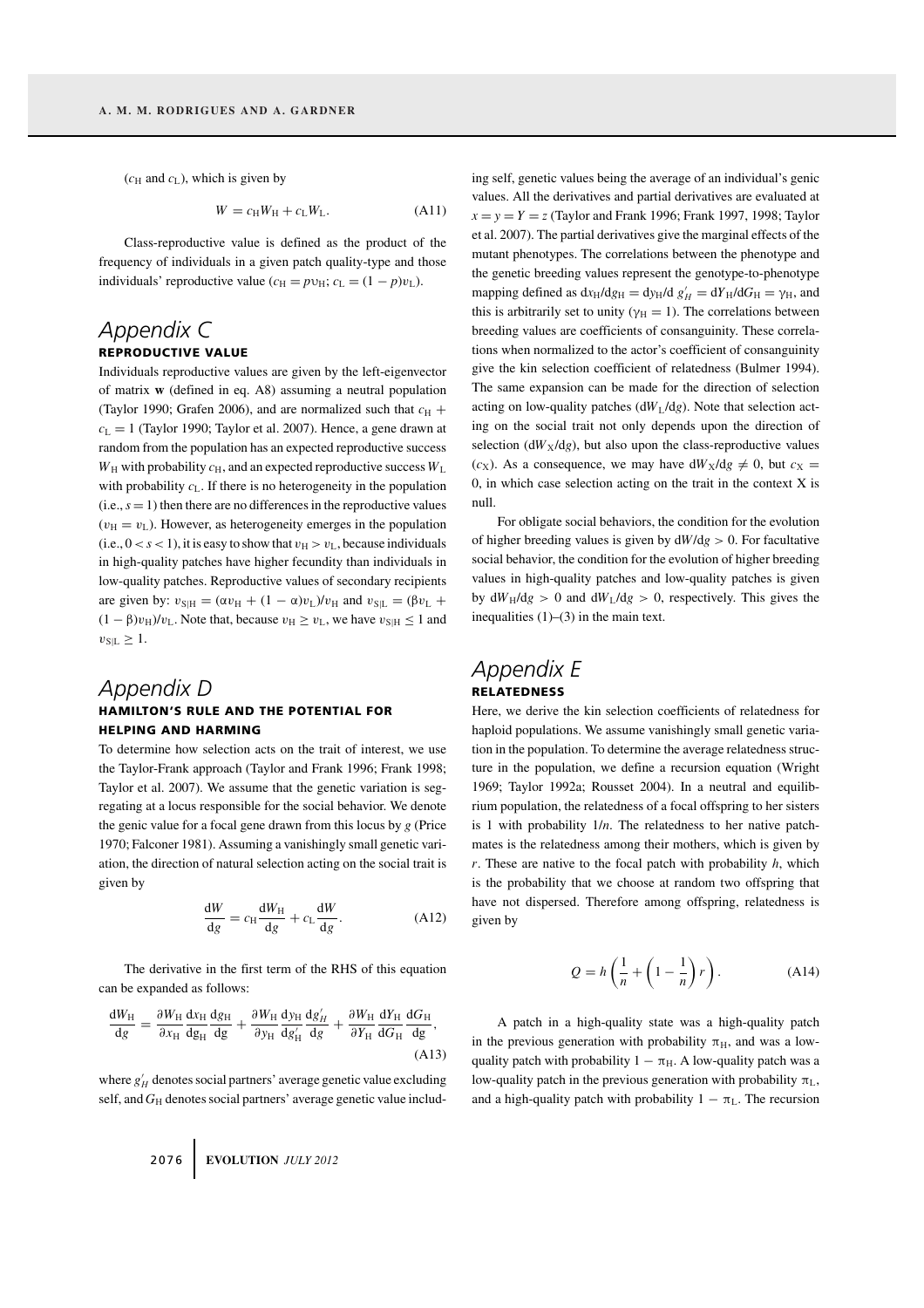equations are given by

$$
\begin{cases} r'_{\rm H} = \pi_{\rm H} Q_{\rm H} + (1 - \pi_{\rm H}) Q_{\rm L} \\ r'_{\rm H} = (1 - \pi_{\rm L}) Q_{\rm H} + \pi_{\rm L} Q_{\rm L} \end{cases}, \tag{A15}
$$

Solving the system of equation (A15) for equilibrium,  $r'_H =$  $r_{\rm H}$  and  $r'_{\rm L} = r_{\rm L}$ , we get the kin selection coefficients of relatedness, which are given by

 $r_{\rm H} =$ 

 $\pi_H h_H(n-h_L(n-1)) + (1-\pi_H)h_L n + (1-\pi_L)(n-1)$  $\overline{(n-\pi_Hh_H(n-1))(n-h_L(n-1)) + (1-\pi_L)h_L(n-1)(n-h_H(n-1))}$ (A16)

and

$$
r_{\rm L} =
$$
  
\n
$$
\frac{h_{\rm L}(n - \pi_{\rm H}h_{\rm H}(n-1)) + (1 - \pi_{\rm L})((h_{\rm H} + h_{\rm L})n - h_{\rm H}h_{\rm L}(n-1))}{(n - \pi_{\rm H}h_{\rm H}(n-1))(n - h_{\rm L}(n-1)) + (1 - \pi_{\rm L})h_{\rm L}(n-1)(n - h_{\rm H}(n-1))}
$$
\n(A17)

for high-quality patches and low-quality patches, respectively. "Whole-patch" relatedness coefficients are determined by substituting these values into the expression  $R = 1/n + (1 - 1/n)r$ , for the corresponding patch quality types. Relatedness of primary recipients is given by  $r_{\text{PH}} = r_{\text{H}}$  and  $r_{\text{PL}} = r_{\text{L}}$  for high-quality patches and low-quality patches, respectively. Relatedness of secondary recipients is given by  $r_{S|H} = h_H R_H$  and  $r_{S|L} = h_L R_L$  for high-quality patches and low-quality patches, respectively. Let us denote the denominator of (A16) and (A17) as *D*. After some algebra, it is easy to show that  $r_{\text{PIH}} - r_{\text{SIH}} = -(h_{\text{H}} - h_{\text{L}})n(1 \alpha$ /*D* and that  $r_{\text{PIL}} - r_{\text{SILL}} = (h_{\text{H}} - h_{\text{L}})n(1 - \alpha)$ /*D*. Thus, because  $h_{\text{H}} \geq h_{\text{L}}$ , we have  $r_{\text{P|H}} \leq r_{\text{S|H}}$  and  $r_{\text{P|L}} \geq r_{\text{S|L}}$ .

In spatially heterogeneous populations ( $\tau = 1$ ), a high-quality patch was always a high-quality patch in the previous generation  $(\pi_H = 1)$ , and a low-quality patch was always a low-quality patch in the previous generation ( $\pi$ <sub>L</sub> = 1). Hence, the coefficients of relatedness of equations (A16) and (A17) reduce to  $r_H = h_H/(n (n-1)h_H$ ) and  $r_L = h_L/(n-(n-1)h_L)$ . This gives the following identity between others-only and whole-group relatedness:  $r<sub>H</sub>$  =  $h_{\text{H}}R_{\text{H}}$  and  $r_{\text{L}} = h_{\text{H}}R_{\text{L}}$ . As a consequence in spatial heterogeneous populations, the relatedness of primary recipients is equal to the relatedness of secondary recipients (see main text). Note also that  $r_{\rm H} - r_{\rm L} = (h_{\rm H} - h_{\rm L})n/((n - (n - 1)h_{\rm H})(n - (n - 1)h_{\rm L}))$ . Since  $h_{\rm H} \geq h_{\rm L}$ , relatedness in high-quality patches is always larger or equal to relatedness in low-quality patches ( $r_H \ge r_L$ ).

## *Appendix F* EVOLUTIONARILY STABLE STRATEGY AND SIMULATIONS

We wrote the code for the simulations in the language  $C++$  (see Supporting Information). The protocol of the simulations closely follows the specifications of the model assumptions. However, instead of an infinite number of patches we now have a finite number of patches that we set to 5000. Each patch accommodates  $n = 2$  breeding individuals. Thus, the total population size is 10,000. Each individual's genotype is represented as a real number on the interval  $[-1,1]$ , where positive values indicate level of investment into helping and negative values indicate level of investment into harming. At initialization, all genotypes are set to 0. In every subsequent generation, we choose 10 individuals at random for mutation: we add to their genotypic value a random Gaussian-distributed quantity with mean 0 and variance 0.015. To make quantitative predictions about the candidate evolutionarily stable strategy (ESS; Maynard Smith and Price 1973) for the social behavior  $(z^*)$ , one needs to specify the marginal fecundity cost and the marginal fecundity benefits. The marginal fecundity cost is assumed to decrease monotonically with the investment in the social behavior, such that  $-C = \partial f(x, y)/\partial x = -k$ , where  $k$  is a scaling factor. The marginal fecundity benefits are assumed to have diminishing returns with the investment in the social behavior such that  $B = \partial f(x,y)/\partial y = \text{sign}(y)k\eta\mu|y|^{(\mu-1)}$ , where  $\eta$  is a scaling factor, and  $\mu$  controls the rate at which the benefits saturate with the investment in the social behavior. In the analytical model, a candidate ESS is found when the ratio between the marginal fecundity cost and the marginal fecundity benefits exactly matches the potential for helping  $(C/B = A)$ . The candidate ESS is then given by  $z^* = \text{sign}(A)(\eta \mu |A|)^{1/(1-\mu)}$ . In the simulation model, we let the population evolve up to 500,000 generations, and we compute the average genotypic value across all individuals in the final generation. In Figures 1–3, we provide illustrative numerical solutions for *z*∗, along with illustrative simulation data. Here, we assumed  $\eta = 20$ ,  $\mu = 0.1$ , and  $k = 0.015$ .

## *Appendix G*

### CANCELLATION OF OBLIGATE SOCIAL BEHAVIOR

The life-for-life relatedness of primary recipients is  $\rho_{\text{PIH}} = r_{\text{PIH}}$ and  $\rho_{\text{PIL}} = r_{\text{PIL}}$  for high-quality and low-quality patches, respectively. The life-for-life relatedness of secondary recipients is  $\rho_{\text{S}|\text{H}} = r_{\text{S}|\text{H}}v_{\text{S}|\text{H}}$  and  $\rho_{\text{S}|\text{L}} = r_{\text{S}|\text{L}}v_{\text{S}|\text{L}}$ . For obligate behaviors, the life-for-life coefficients of primary recipients is given by

$$
\rho_P = c_H \rho_{P|H} + c_L \rho_{P|L}, \qquad (A18)
$$

and the life-for-life relatedness of a secondary recipient is given by

$$
\rho_{\rm S} = c_{\rm H} \rho_{\rm S|H} + c_{\rm L} \rho_{\rm S|L}.
$$
 (A19)

In Taylor's (1992a) model, these are  $\rho_P = r = hR$ , and  $\rho_S = aR$ , where *a* is the proportion of competition that occurs

**EVOLUTION** *JULY* 2012 2077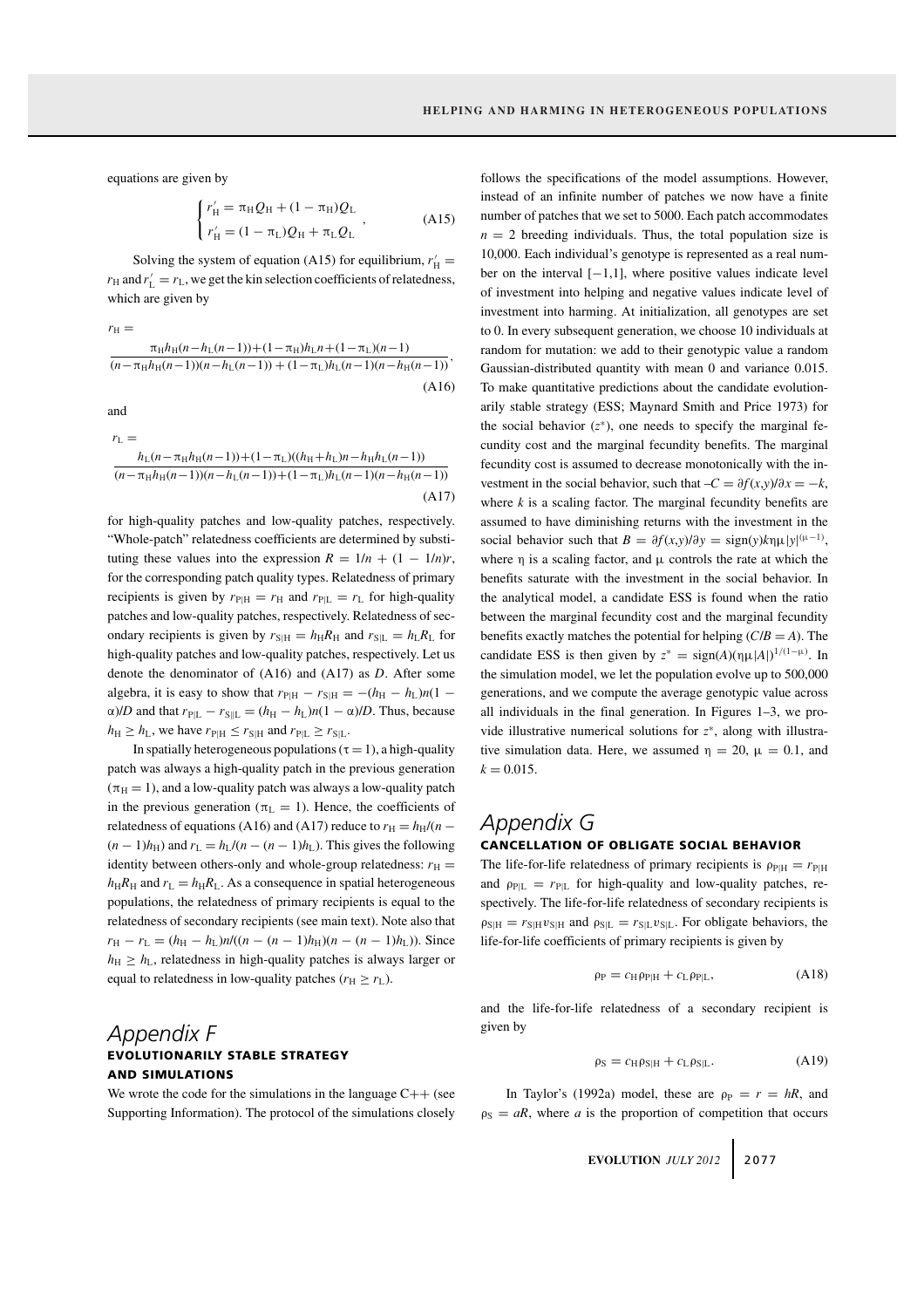locally (scale of competition; Frank 1998; Gardner and West 2006; Van Dyken 2010). As  $h = a$ , we have  $\rho_P = \rho_S$ , as actors value primary recipients as much as secondary recipients there is no selection for social behaviors. In our model, we find that same symmetry:  $h_{\text{H}} = a_{\text{H}}$ , and  $h_{\text{L}} = a_{\text{L}}$ . As the ecological dynamics is determined by a time-homogeneous Markov chain, we find additional symmetries. To see how these explain the cancellation result for obligate behavior, let us denote the different probabilities (P) in the life-for-life relatedness as follows:  $P(X_{t-1} = H |$  $X_t = H$ ) =  $\pi_H$ ,  $P(X_{t-1} = L | X_t = H) = 1 - \pi_H$ ,  $P(X_{t-1} = L |$  $X_t = L$ ) =  $\pi_L$ ,  $P(X_{t-1} = H | X_t = L) = 1 - \pi_L$ ,  $P(X_{t+1} = H |$  $X_t = H$ ) = α,  $P(X_{t+1} = L | X_t = H) = 1 - \alpha$ ,  $P(X_{t+1} = L |$  $X_t$  = L) = β, P( $X_{t+1}$  = H |  $X_t$  = L) = 1 – β, P( $X_t$  = H) = *p*, and  $P(X_t = H) = 1 - p$ . Using this notation, the life-for-life coefficients of relatedness for obligate behavior can be written as follows:

$$
\rho_P = P(X_t = H)(P(X_{t-1} = H | X_t = H)h_H R_H v_H
$$
  
+ P(X\_{t-1} = L | X\_t = H)h\_L R\_L v\_H)  
+ P(X\_t = L)(P(X\_{t-1} = H | X\_t = L)h\_H R\_H v\_L  
+ P(X\_{t-1} = L | X\_t = L)h\_L R\_L v\_L) (A20)

and

$$
P_{\rm S} = P(X_t = H)(P(X_{t+1} = H | X_t = H)h_{\rm H}R_{\rm H}v_{\rm H}
$$

$$
+ P(X_{t+1} = L | X_t = H)h_{\rm H}R_{\rm H}v_{\rm L})
$$

$$
+ P(X_t = L)(P(X_{t+1} = H | X_t = L)h_{\rm L}R_{\rm L}v_{\rm H}
$$

$$
+ P(X_{t+1} = L | X_t = L)h_{\rm L}R_{\rm L}v_{\rm L})
$$

$$
(A21)
$$

We can show that life-for-life relatedness of primary recipients is equal to the life-for-life relatedness of secondary recipients. For example, first note that from Bayes' theorem, we have that  $P(X_{t-1} = L | X_t = H) = P(X_t = H | X_{t-1} = L)P(X_{t-1} = H)$  $L$ )/ $P(X_t = H)$ ; second as the ecological dynamics is described by a time-homogeneous Markov chain, we have  $P(X_t = H | X_{t-1})$ L) = P( $X_{t+1}$  = H |  $X_t$  = L), as a result we have P( $X_t$  = H)P( $X_{t-1}$  =  $L \mid X_t = H$ ) =  $P(X_t = L)P(X_{t+1} = H \mid X_t = L)$ . This can be shown to hold for all other terms in the life-for-life coefficients of relatedness. Thus, as in Taylor's (1992a) model of obligate social behavior in homogeneous populations, we find that the average life-for-life relatedness of primary recipients is equal to the average life-for-life relatedness of secondary recipients ( $\rho_P = \rho_S$ ). This identity prevents the evolution of social behaviors.

### *Appendix H* TEMPORAL HETEROGENEITY

Here, we assume that within a generation, all patches have the same quality-state, that is, the population is in the high-quality state or the population is in the low-quality state. Independently of the current state, the population becomes high quality with probability *p* or becomes low quality with probability  $1 - p$ . The matrix **P** is now defined by setting  $\alpha = p$  and  $\beta = 1 - p$ *p*. As before, we solve the matrix for its right-eigenvector, and this gives  $u_H = p$  and  $u_L = 1 - p$ . However, the interpretation is now different:  $u_H$  and  $u_L$  represent the expected fraction of generations that the population, on the long run, spends on the high-quality state and on the low-quality state, respectively. We also need to determine the contribution of high-quality individuals and low-quality individuals to the future genetic composition of the population, that is, the individual reproductive values. The reproductive value of a high-quality individual is determined as follows: the fecundity of focal high-quality individual is 1; with probability *p* her offspring reproduce as high-quality individuals, in which case they have reproductive value  $v_H$ ; with probability 1 − *p* her offspring reproduce as low-quality individual, in which case they have reproductive value  $v<sub>L</sub>$ ; hence, at equilibrium, we get the following identity:  $v_H = pv_H + (1 - p)v_L$ . Therefore, reproductive values are identical and can be normalized such that  $v_{\rm H} = v_{\rm L} = 1$ . Class-reproductive values are given by:  $c_{\rm H} = u_{\rm H} v_{\rm H}$  $=$  *p* and  $c_L = u_L v_L = 1 - p$ . Because within each generation there is no heterogeneity, and because reproductive values are identical, the class-specific fitness expressions are identical  $(W_H$  and  $W_L$ ), and are given by

$$
W_{X} = \frac{(1-m)f(x_{X}, y_{X})}{(1-m)f(Y_{X}, Y_{X}) + mf(z_{X}, z_{X})} + \frac{mf(x_{X}, y_{X})}{f(z_{X}, z_{X})}.
$$
\n(A22)

As before, we use the Taylor–Frank approach (Taylor and Frank 1996) to determine the direction of natural selection acting on the social traits. Relatedness coefficients are again given by equation (A15) with  $\pi_H = 1 - \pi_L = p$ ,  $\pi_L = 1 - \pi_H = 1$  $-p$ , and  $h_H = h_L = (1 - m)^2$ . As a result,  $r_H = r_L = r_{P/H}$  $r_{\text{PIL}} = hR_H = hR_L = h/R = h/(n - (n - 1)h)$ . Relatedness of secondary recipients is given by  $r_{S|H} = r_{S|L} = hR_H = hR_L = hR$ . Hence,  $r_{\text{PIH}} = r_{\text{SIH}}$  and  $r_{\text{PIL}} = r_{\text{SIL}}$ . Specific patch dynamics are given for concreteness and clarity. However, the various measures of value—that is, relatedness and reproductive value—are independent of the particular dynamics and the correlation between population states over generations.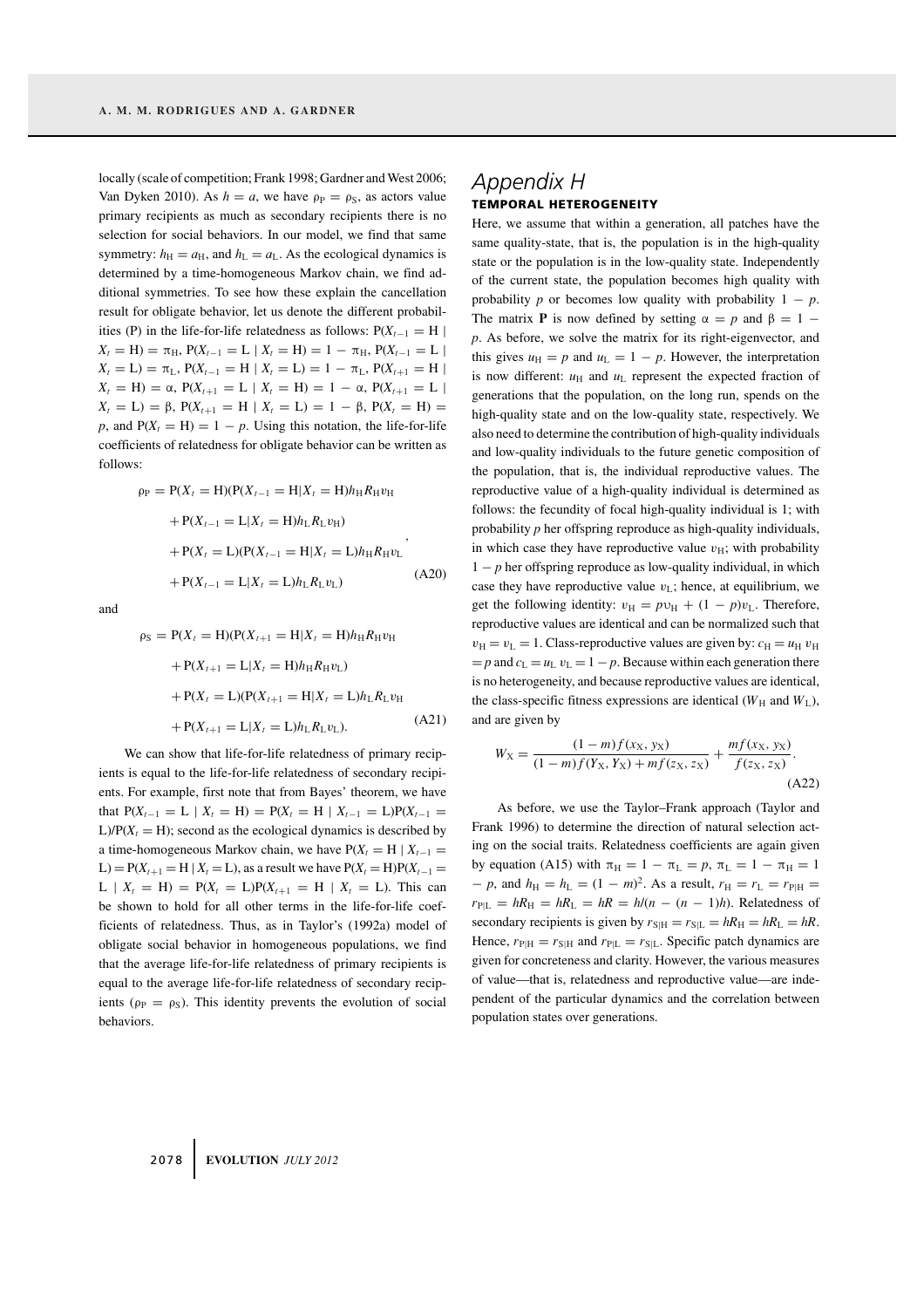## *Supporting Information*

The following supporting information is available for this article: **Supporting Text.** Simulation code.

Supporting Information may be found in the online version of this article.

Please note: Wiley-Blackwell is not responsible for the content or functionality of any supporting information supplied by the authors. Any queries (other than missing material) should be directed to the corresponding author for the article.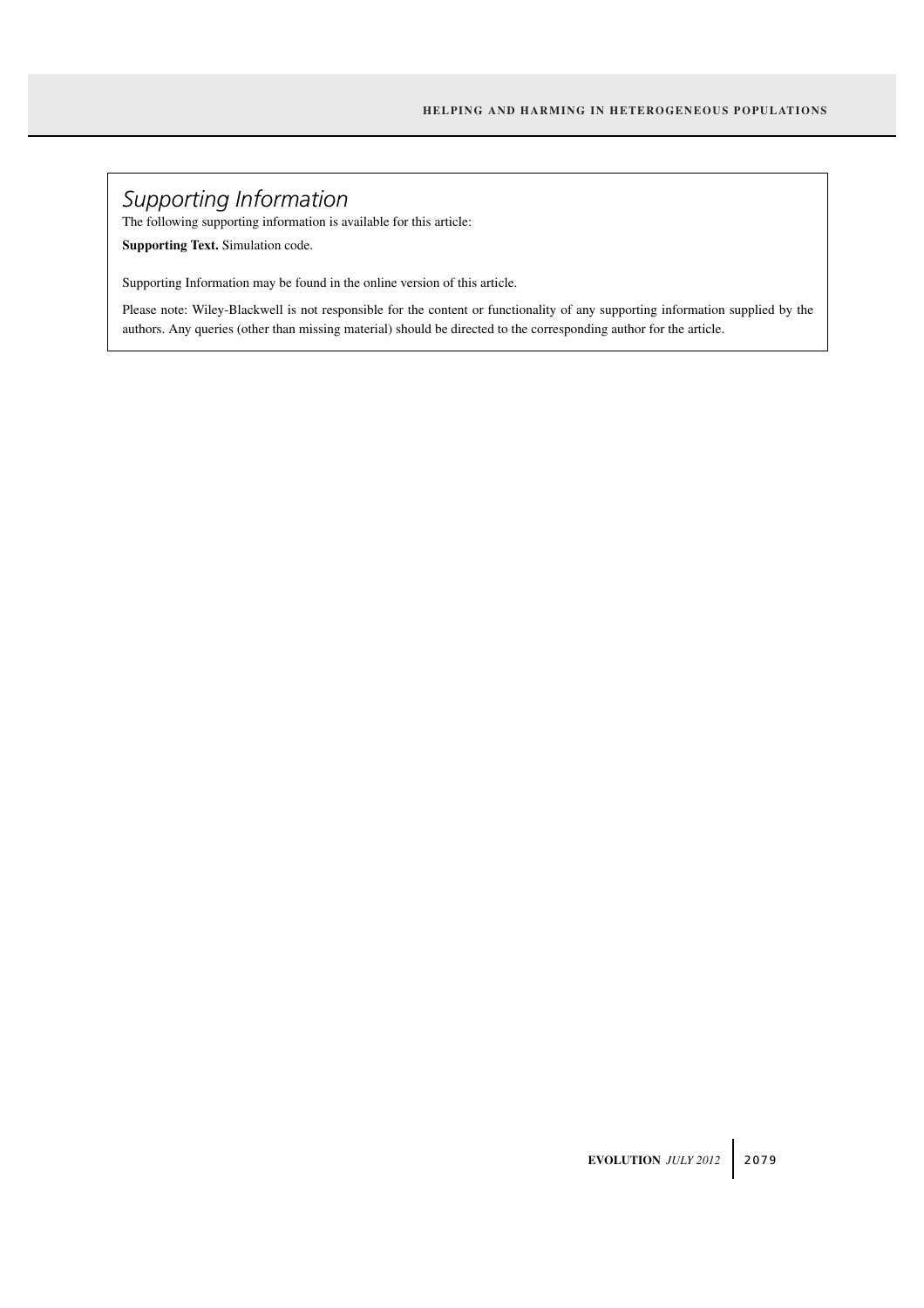| // Illustration of the algorithm used for the simulations in Rodrigues & Gardner "Evolution of $\#$ |  |
|-----------------------------------------------------------------------------------------------------|--|
| // helping and harming in heterogeneous populations"                                                |  |
| // The illustration is given for facultative behaviour in high-quality patches                      |  |
| // and the temporal heterogeneity case.                                                             |  |
|                                                                                                     |  |
| // Generation of random numbers is required for three distribution types:                           |  |
| $\frac{1}{2}$ uniform, binomial and normal;                                                         |  |
| // Code for these distributions can be easily found on-line.                                        |  |
|                                                                                                     |  |
|                                                                                                     |  |

```
//*** Header file ***//
```
#include <iostream> #include <fstream> #include <stdlib.h> #include <sstream> #include <math.h> #include <time.h> #include <vector> #include <assert.h> #include <stdio.h> #include <ctime> #include <cmath> #include <cstdlib> #include <string>

using namespace std;

#ifndef tempH\_Header\_h #define tempH\_Header\_h

const int  $P = 5000$ ; // Number of patches in the population const int  $N = 2$ ; // Number of breeding adults per patch

// Declaration of functions

void initiate(); // Initiate individual's genotype void reset();  $\frac{1}{1}$  Vital rates void onegen(); // Selection void mutation(); // Mutation

// Definition of structures used in the main file

struct deme

```
{
 float genotype[N]; // Genotype of a focal individual
  float newGenotype[N]; // New genotype of a focal individual
  float fecundity[N]; // Fecundity of a focal individual
```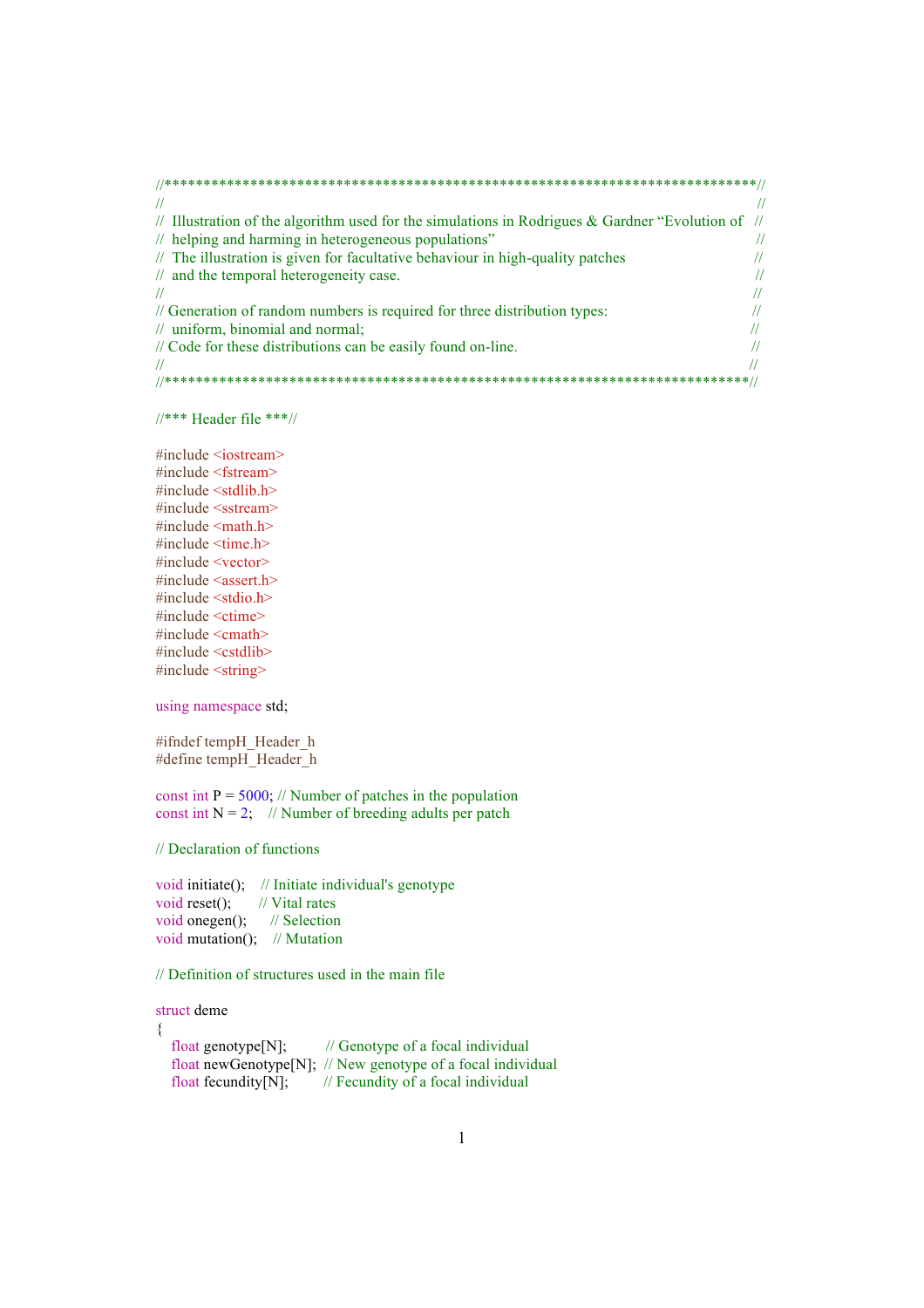```
float benefits[N]; // Fecundity benefits of a focal individual
  float quality; // Patch quality
  int natives; \frac{1}{2} // Number natives that win a breeding site
  float stay; \frac{1}{2} Competitiveness of natives
  float productivity; // Patch productivity
};
struct rnd // Random generators
{
  float uni(); \frac{1}{2} // Uniform distribution
   float norm(float mu, float var); // Normal distribution
  int bino(int NT, float M); // Binomial distribution
};
//*** Main file ***// 
#include "Header.h"
#include <iostream>
#include <iostream>
#include <fstream>
using namespace std;
int G = 500000; // Number of generations
float popProductivity = 0; // Population productivity
float m = 0.01; // Base-line migration rate
float s = 0.01; // Quality asymmetry
float pH = 0.8; // Probability of high-quality
float q = 1; // Patch quality
float \vec{k} = 0.005; // Constant affecting costs and benefits
float a = 20; // Constant affecting benefits
float b = 0.1; // Diminishing benefits parameter
int mutR = 10; // Mutation rate
float mutS = 0.015; // Mutation size
deme patch[P]; // Initialisation of deme structure
int main (int argc, const char * argv[])
{
  initiate():
  for(int gen=0;gen < G;gen + +)
   {
     onegen(); 
   }
   return 0;
}
//*** Initial genotype ***//
void initiate()
{
```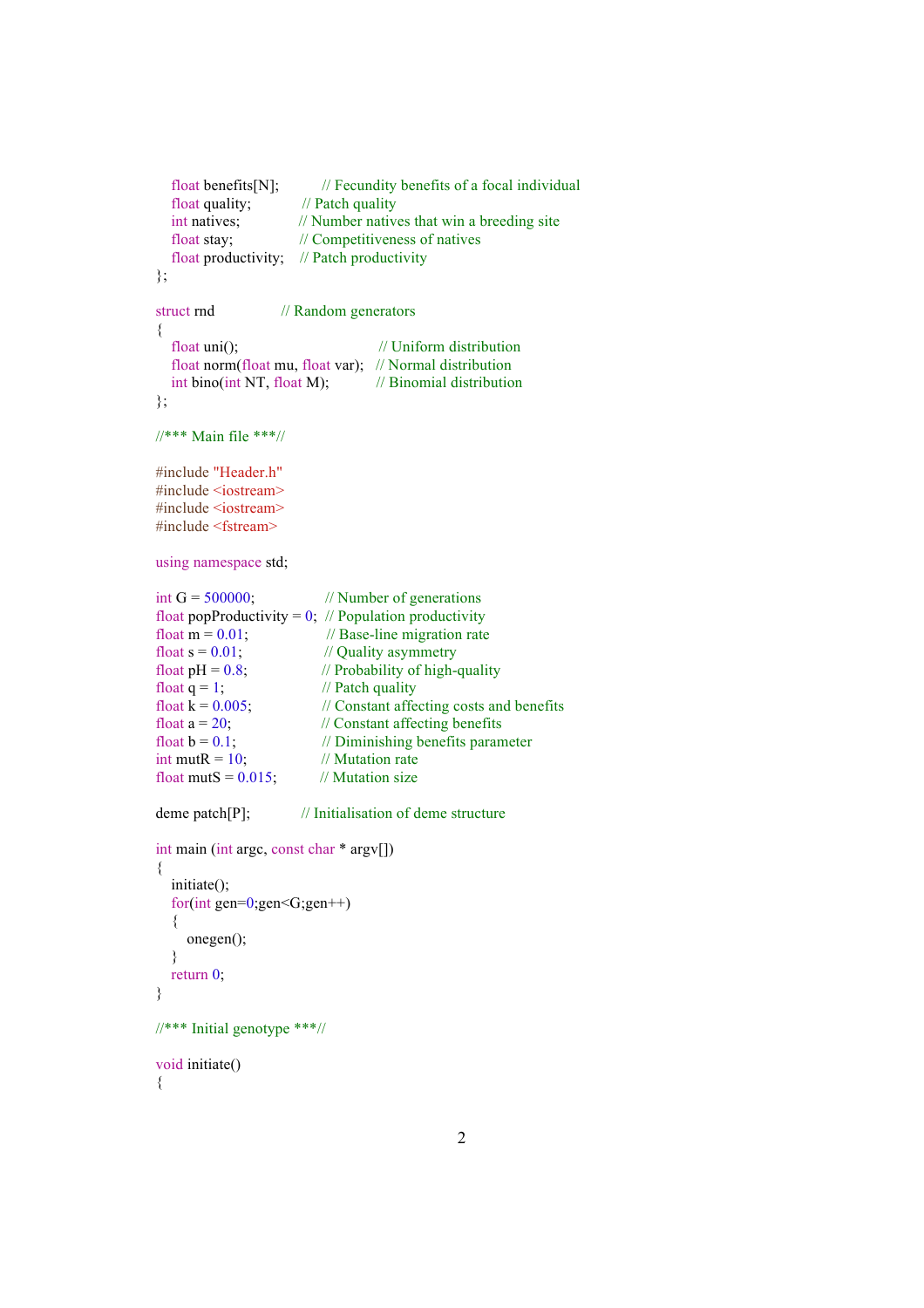```
for (int i=0; i < P; i++) {
     for(int j=0; j< N; j++) {
         patch[i].genotype[j]=0.0;
      }
    } 
   reset(); 
   return;
//*** Patch quality and vital rates ***//
void reset() // Sets the fecundity rates in the population
{
  popProductivity = 0;
   if(rnd.uni() < pH) // Definition of patch quality
    {
     q = 1;
    }
   else
    {
     q = s;
    } 
   for(int i=0; i < P; i++) {
     patch[i].productivity = 0;
     patch[i].quality = q;
     for (int j=0;j<N;j++)
      {
        if(patch[i].quality == 1) // Facultative helping in high-quality patches
         { 
           patch[i].fecundity[j]=patch[i].quality*(1-k*abs(patch[i].genotype[j]));
          patch[i].benefits[j]=0;
          for(int l=0; l < N; l++) {
             if(1!=j) {
                 if(patch[i].genotype[l]!=0)
\{
```
}

patch[i].benefits[j]+=patch[i].quality\*k\*a\*(patch[i].genotype[l]/(abs(patch[i].genotype[l])))\*pow (abs(patch[i].genotype[l]),b)/float(N-1);

```
 }
            }
 } 
          patch[i].fecundity[j]+=patch[i].benefits[j]; // Sets individuals' fecundity
        }
       else // No selection in low-quality patches
        {
         patch[i].fecundity[j] = patch[i].quality; \# Sets individuals' fecundity
```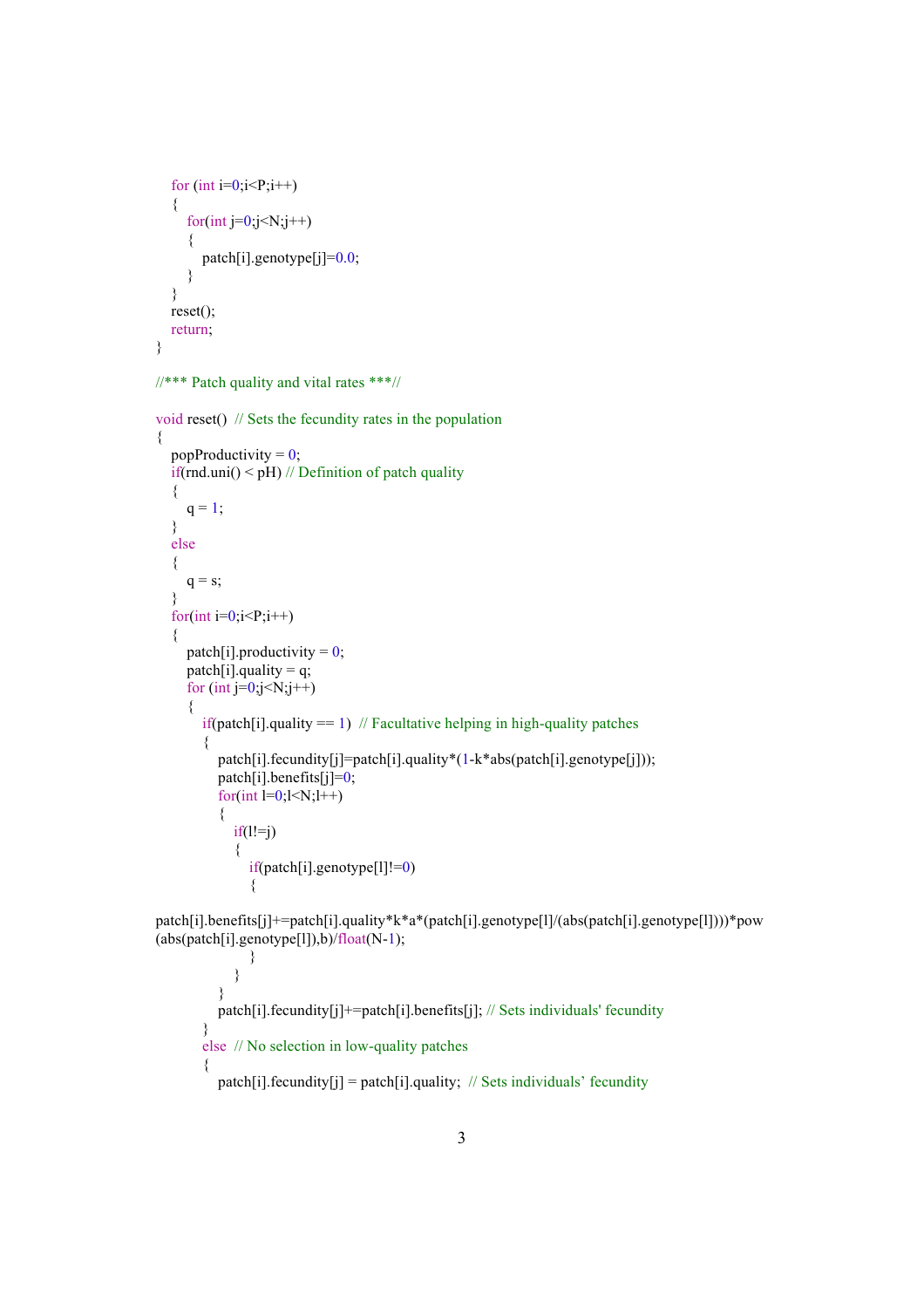```
 } 
       patch[i].productivity+=patch[i].fecundity[j]; // Sets patch productivity
      }
      popProductivity+=patch[i].productivity; // Sets population productivity
   } 
   return;
}
//*** Selection ***//
void onegen() // Competition for breeding sites
{
  for(int i=0;i<P;i++)
   {
     float rProd = 0;
     float cProd = 0;
     int jb = 0;
     int ib = 0;
     patch[i].stay = ((1-m)*patch[i].productivity)/((1-m)*patch[i].productivity+m*popProductivity/float(P));
     patch[i].natives = rnd.bino(N,patch[i].stay); // Sets number of natives that win a breeding
site
     for(int j=0;j<patch[i].natives;j++) // Competition among natives for breeding sites
      { 
       cProd = 0;
       rProd = 0;jb = 0;
        rProd = patch[i].productivity*rnd.uni();
       if(rProd > 0) {
           while (cProd < rProd) 
           {
             cProd+=patch[i].fecundity[jb];
             jb++;
           }
          jb--;
        }
       patch[i].newGenotype[i] = patch[i].genotype[i]; }
     for(int j=patch[i].natives;j<N;j++) // Competition between patches for breeding sites
      {
       cProd = 0;ib = 0;
       rProd = 0;rProd = popProductivity *rnd.util;
       if(rProd > 0) {
          while (cProd < rProd)
           {
             cProd+=patch[ib].productivity;
            ib++;
```